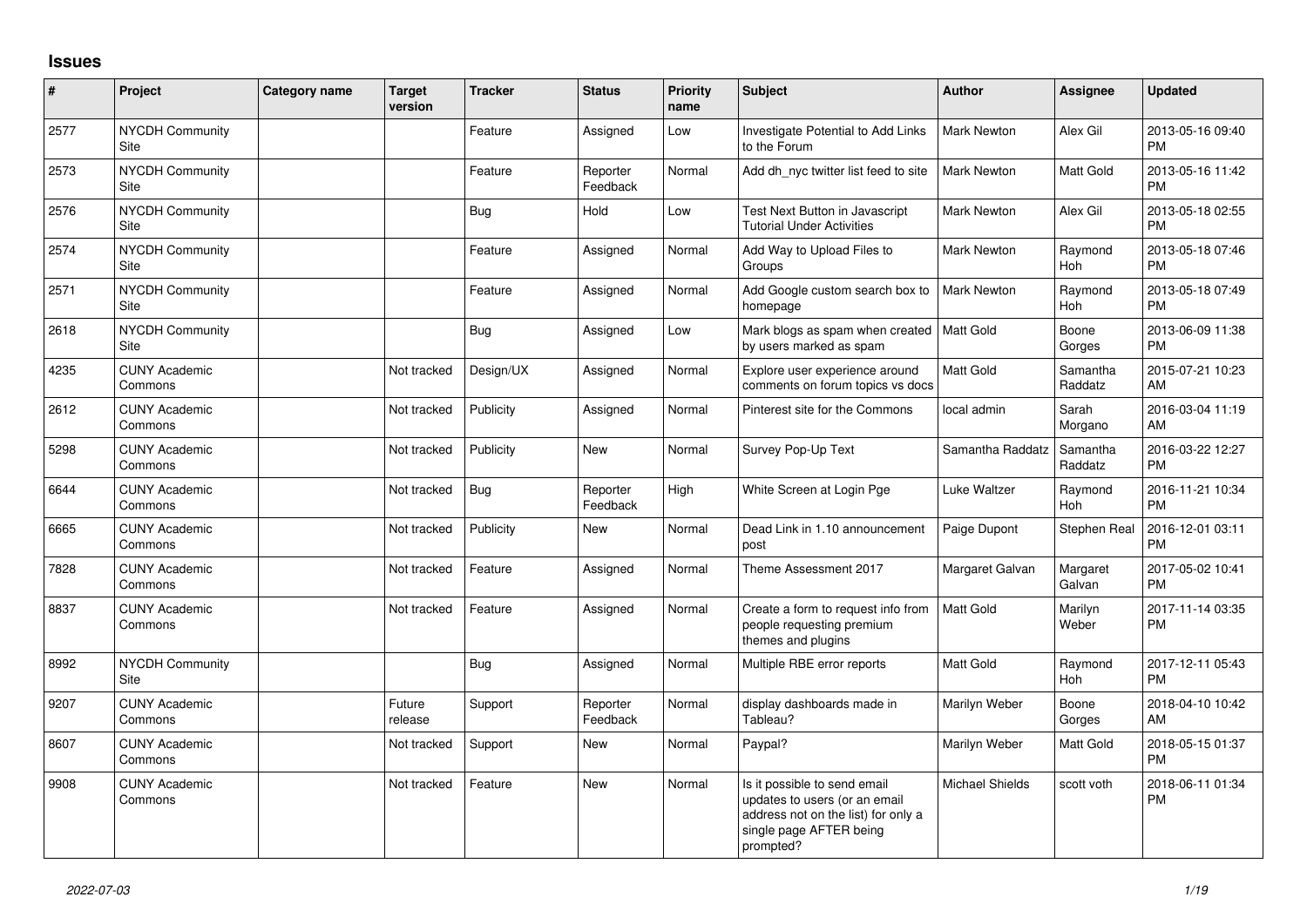| #     | Project                                                                 | Category name | <b>Target</b><br>version | <b>Tracker</b> | <b>Status</b>        | <b>Priority</b><br>name | <b>Subject</b>                                                                       | Author              | <b>Assignee</b>       | <b>Updated</b>                |
|-------|-------------------------------------------------------------------------|---------------|--------------------------|----------------|----------------------|-------------------------|--------------------------------------------------------------------------------------|---------------------|-----------------------|-------------------------------|
| 10262 | <b>CUNY Academic</b><br>Commons                                         |               | Not tracked              | Bug            | Reporter<br>Feedback | Normal                  | Newsletter Plugin: Broken Image<br>at Bottom of All Newsletters                      | Mark Webb           | Raymond<br><b>Hoh</b> | 2018-08-30 05:17<br><b>PM</b> |
| 10368 | <b>CUNY Academic</b><br>Commons                                         |               | Future<br>release        | Feature        | Assigned             | Normal                  | Use ORCID data to populate<br>academic profile page                                  | Stephen Francoeur   | Boone<br>Gorges       | 2018-09-25 01:53<br><b>PM</b> |
| 10657 | <b>CUNY Academic</b><br>Commons                                         |               | Not tracked              | Support        | Reporter<br>Feedback | Normal                  | child theme problems                                                                 | Marilyn Weber       |                       | 2018-11-08 01:19<br><b>PM</b> |
| 11131 | <b>CUNY Academic</b><br>Commons                                         |               | Future<br>release        | Feature        | Reporter<br>Feedback | Normal                  | Image Annotation Plugins                                                             | Laurie Hurson       |                       | 2019-02-26 11:33<br>AM        |
| 11149 | <b>CUNY Academic</b><br>Commons                                         |               | Not tracked              | Support        | Reporter<br>Feedback | Normal                  | comments getting blocked                                                             | Marilyn Weber       | Raymond<br>Hoh        | 2019-03-26 11:40<br>AM        |
| 11392 | <b>CUNY Academic</b><br>Commons                                         |               | Future<br>release        | Bug            | <b>New</b>           | Normal                  | Migrate users away from<br><b>StatPress</b>                                          | <b>Boone Gorges</b> |                       | 2019-04-23 03:53<br><b>PM</b> |
| 11393 | <b>CUNY Academic</b><br>Commons                                         |               | Not tracked              | Publicity      | <b>New</b>           | Normal                  | After 1.15 release, ceate a hero<br>slide and post about adding a site<br>to a group | scott voth          | Patrick<br>Sweeney    | 2019-05-14 10:32<br>AM        |
| 11509 | <b>CUNY Academic</b><br>Commons                                         |               | Not tracked              | Support        | Reporter<br>Feedback | Normal                  | deleted Page causing a Menu<br>problem?                                              | Marilyn Weber       |                       | 2019-06-04 09:54<br>AM        |
| 11771 | <b>CUNY Academic</b><br>Commons                                         |               | Not tracked              | Support        | Reporter<br>Feedback | Normal                  | post displays in sections                                                            | Marilyn Weber       |                       | 2019-08-20 10:34<br>AM        |
| 11787 | <b>CUNY Academic</b><br>Commons                                         |               | Not tracked              | Support        | Reporter<br>Feedback | Normal                  | automated comments notifications<br>on ZenDesk                                       | Marilyn Weber       |                       | 2019-08-26 06:18<br><b>PM</b> |
| 10678 | <b>CUNY Academic</b><br>Commons                                         |               | Not tracked              | Bug            | Reporter<br>Feedback | High                    | Newsletter Plugin Not Sending<br>Out Newsletters                                     | Mark Webb           | Boone<br>Gorges       | 2019-09-16 09:38<br><b>PM</b> |
| 11879 | <b>CUNY Academic</b><br>Commons                                         |               | Not tracked              | Bug            | New                  | Normal                  | Hypothesis comments appearing<br>on multiple, different pdfs across<br>blogs         | Laurie Hurson       | Laurie Hurson         | 2019-09-19 02:39<br><b>PM</b> |
| 11848 | <b>CUNY Academic</b><br>Commons                                         |               | Not tracked              | Support        | Hold                 | Normal                  | a Dean of Faculty wants to share<br>a large file                                     | Marilyn Weber       |                       | 2019-09-24 08:44<br>AM        |
| 11517 | <b>CUNY Academic</b><br>Commons                                         |               | Not tracked              | Feature        | Assigned             | Normal                  | wp-accessibility plugin should not<br>strip 'target="_blank"' by default             | <b>Boone Gorges</b> | Laurie Hurson         | 2019-09-24 09:57<br>AM        |
| 11519 | <b>CUNY Academic</b><br>Commons                                         |               | Not tracked              | Support        | Assigned             | Normal                  | comment option not appearing                                                         | Marilyn Weber       |                       | 2019-09-24 10:28<br>AM        |
| 12004 | <b>CUNY Academic</b><br>Commons                                         |               | Not tracked              | Support        | Reporter<br>Feedback | Normal                  | Notifications for spam blog<br>comments                                              | Gina Cherry         | Raymond<br>Hoh        | 2019-11-01 12:05<br><b>PM</b> |
| 12062 | AD/O365 Transition<br>from NonMatric to<br><b>Matriculated Students</b> |               |                          | Feature        | In Progress          | Normal                  | create solution and console<br>project                                               | Emilio Rodriguez    | Emilio<br>Rodriguez   | 2019-11-12 03:56<br>PM        |
| 12198 | <b>CUNY Academic</b><br>Commons                                         |               | Not tracked              | <b>Bug</b>     | Reporter<br>Feedback | Normal                  | Duplicate listing in My Sites                                                        | <b>Tom Harbison</b> |                       | 2019-12-09 05:50<br>PM        |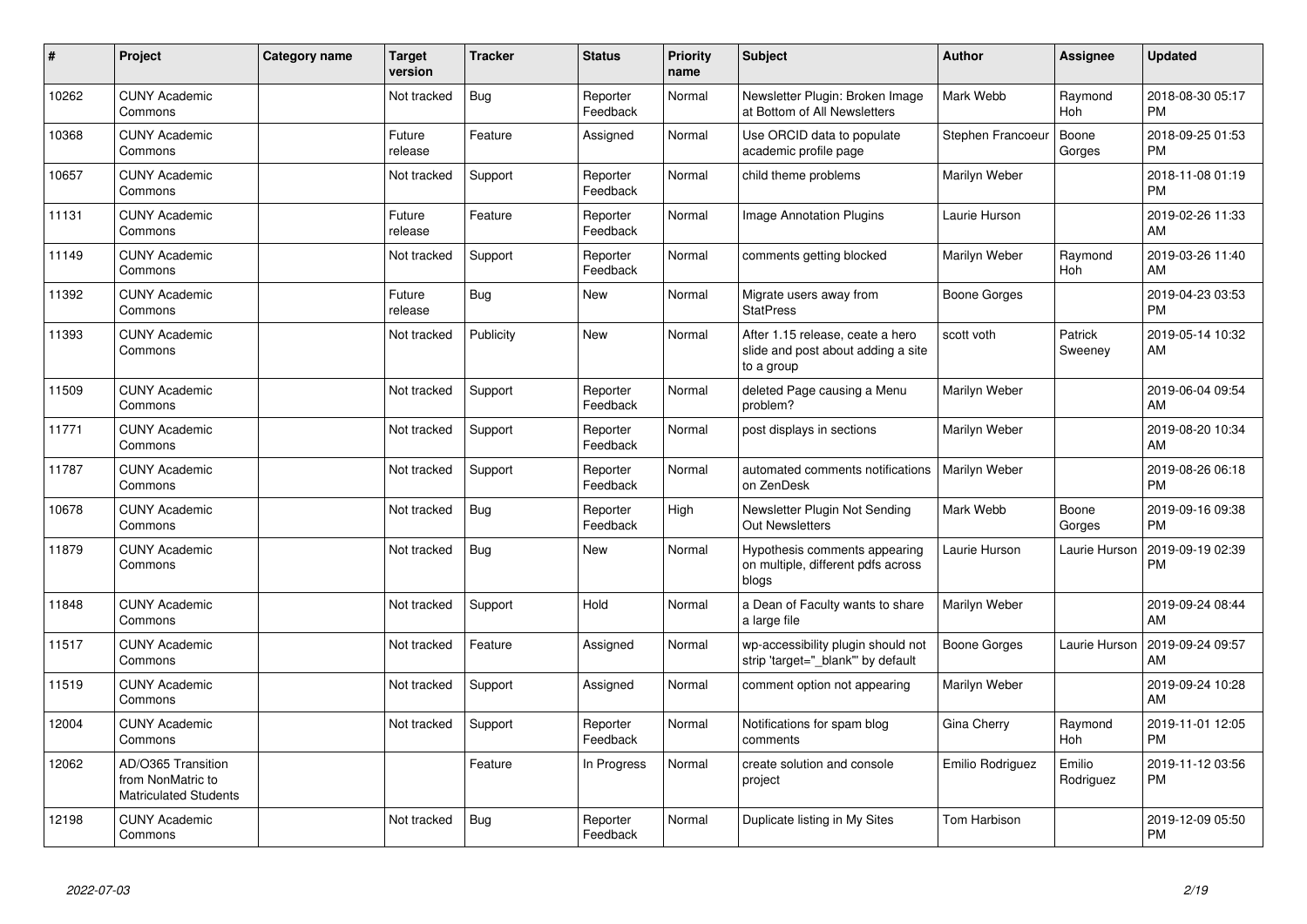| #     | Project                         | Category name | <b>Target</b><br>version | <b>Tracker</b> | <b>Status</b>        | <b>Priority</b><br>name | <b>Subject</b>                                                   | <b>Author</b>           | Assignee              | <b>Updated</b>                |
|-------|---------------------------------|---------------|--------------------------|----------------|----------------------|-------------------------|------------------------------------------------------------------|-------------------------|-----------------------|-------------------------------|
| 12328 | <b>CUNY Academic</b><br>Commons |               | Not tracked              | Support        | <b>New</b>           | Normal                  | Sign up Code for Non-CUNY<br>Faculty                             | Laurie Hurson           |                       | 2020-01-28 10:25<br>AM        |
| 12352 | <b>CUNY Academic</b><br>Commons |               | Not tracked              | Support        | <b>New</b>           | Normal                  | "posts list" page builder block<br>option                        | Marilyn Weber           |                       | 2020-02-03 01:29<br><b>PM</b> |
| 12484 | <b>CUNY Academic</b><br>Commons |               | Not tracked              | Support        | Reporter<br>Feedback | Normal                  | Sign up Code for COIL Course<br>starting in March                | Laurie Hurson           | Matt Gold             | 2020-03-02 02:26<br><b>PM</b> |
| 12911 | <b>CUNY Academic</b><br>Commons |               | Not tracked              | Feature        | <b>New</b>           | Normal                  | Block access to xmlrpc.php based<br>on User-Agent                | Boone Gorges            | Boone<br>Gorges       | 2020-06-09 05:12<br><b>PM</b> |
| 13034 | <b>CUNY Academic</b><br>Commons |               | Not tracked              | Support        | Reporter<br>Feedback | Normal                  | a site is asking people to join the<br>Commons to get a download | Marilyn Weber           |                       | 2020-07-12 07:23<br>AM        |
| 12436 | <b>CUNY Academic</b><br>Commons |               | Not tracked              | Bug            | Assigned             | Normal                  | Nightly system downtime                                          | <b>Boone Gorges</b>     |                       | 2020-08-01 09:30<br>AM        |
| 13255 | <b>CUNY Academic</b><br>Commons |               | Not tracked              | Support        | Reporter<br>Feedback | Normal                  | Accessibility problems                                           | Marilyn Weber           |                       | 2020-09-01 05:48<br><b>PM</b> |
| 13286 | <b>CUNY Academic</b><br>Commons |               | Not tracked              | Support        | <b>New</b>           | Normal                  | problem connecting with<br>WordPress app                         | Marilyn Weber           | Raymond<br><b>Hoh</b> | 2020-09-08 11:16<br>AM        |
| 11968 | JustPublics@365<br>MediaCamp    |               |                          | Feature        | <b>New</b>           | Normal                  | Nanoscience Retractable Display<br>Unit                          | Donald Cherry           | Bonnie<br>Eissner     | 2021-02-19 08:50<br>AM        |
| 13912 | <b>CUNY Academic</b><br>Commons |               | Not tracked              | Feature        | Hold                 | Low                     | posting "missed schedule"                                        | Marilyn Weber           |                       | 2021-02-23 10:46<br>AM        |
| 14398 | <b>CUNY Academic</b><br>Commons |               | Not tracked              | Support        | Reporter<br>Feedback | Normal                  | Events plug-in notification problem                              | Marilyn Weber           |                       | 2021-05-11 11:21<br>AM        |
| 13949 | <b>CUNY Academic</b><br>Commons |               | Not tracked              | Bug            | <b>New</b>           | Normal                  | Continued debugging of runaway<br>MySQL connections              | Matt Gold               | Boone<br>Gorges       | 2021-09-14 10:42<br>AM        |
| 14394 | <b>CUNY Academic</b><br>Commons |               | Not tracked              | Feature        | <b>New</b>           | Normal                  | Commons News Site - redesign                                     | scott voth              | scott voth            | 2021-09-14 10:46<br>AM        |
| 14475 | <b>CUNY Academic</b><br>Commons |               | Not tracked              | Publicity      | <b>New</b>           | Normal                  | OER Showcase Page                                                | Laurie Hurson           | Laurie Hurson         | 2021-09-14 10:46<br>AM        |
| 14538 | <b>CUNY Academic</b><br>Commons |               | Not tracked              | Support        | Reporter<br>Feedback | Normal                  | <b>Weebly To Commons</b>                                         | Laurie Hurson           |                       | 2021-09-14 10:47<br>AM        |
| 14629 | <b>CUNY Academic</b><br>Commons |               | Not tracked              | Bug            | Reporter<br>Feedback | Normal                  | Possible Post Order Bug?                                         | <b>Syelle Graves</b>    |                       | 2021-09-14 10:47<br>AM        |
| 14784 | <b>CUNY Academic</b><br>Commons |               |                          | Support        | Reporter<br>Feedback | Normal                  | User report of logo problem when<br>using Customizer theme       | Marilyn Weber           |                       | 2021-09-17 10:25<br>AM        |
| 14792 | <b>CUNY Academic</b><br>Commons |               |                          | Bug            | <b>New</b>           | Normal                  | Inconsistent email notifications<br>from gravity forms           | Raffi<br>Khatchadourian |                       | 2021-10-04 01:50<br><b>PM</b> |
| 14842 | <b>CUNY Academic</b><br>Commons |               | Not tracked              | Support        | Reporter<br>Feedback | Normal                  | Question about widgets and block<br>editor                       | Gina Cherry             |                       | 2021-10-06 03:01<br><b>PM</b> |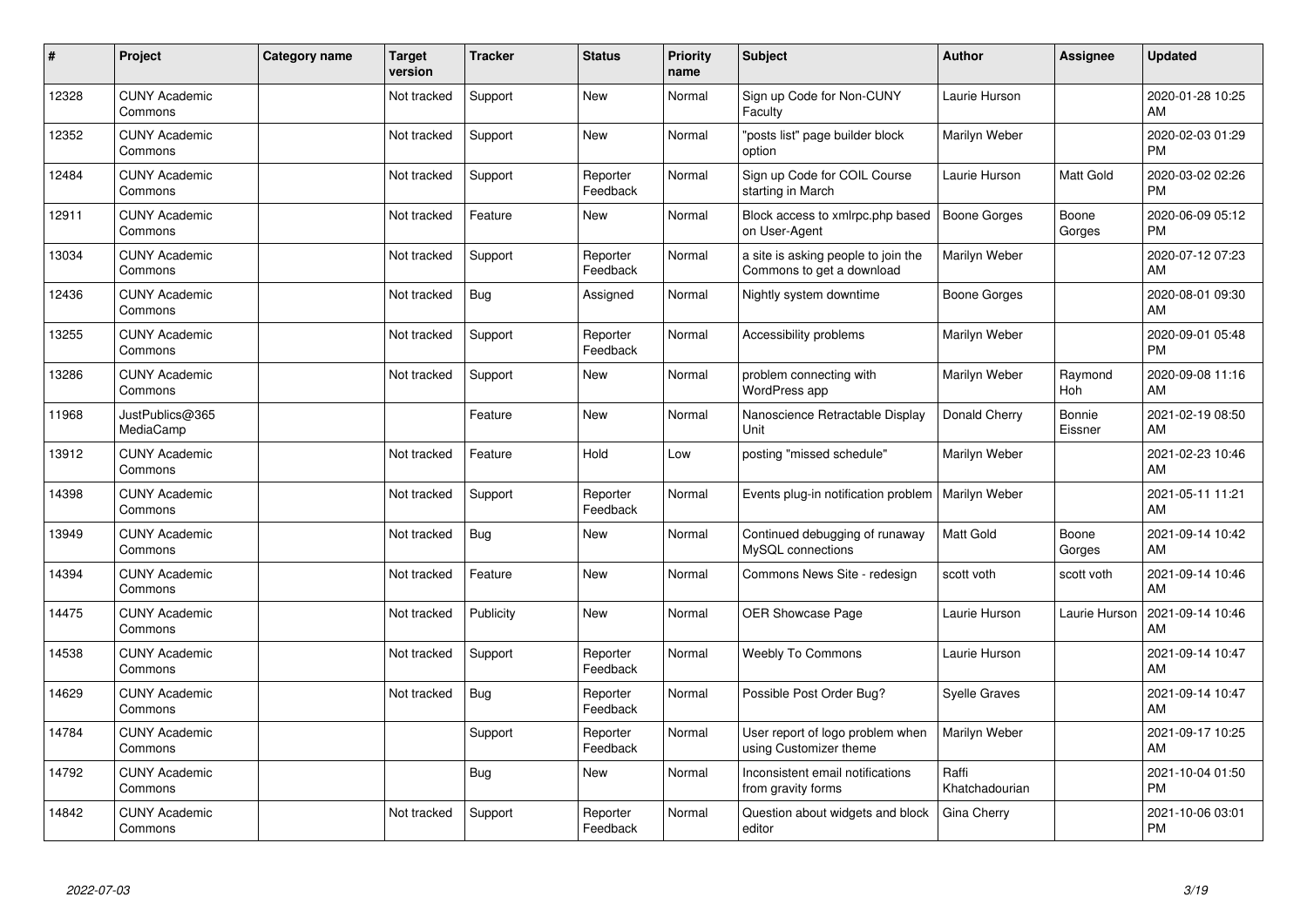| $\#$  | Project                         | <b>Category name</b> | <b>Target</b><br>version | <b>Tracker</b> | <b>Status</b>        | <b>Priority</b><br>name | <b>Subject</b>                                                       | <b>Author</b>           | Assignee        | <b>Updated</b>                |
|-------|---------------------------------|----------------------|--------------------------|----------------|----------------------|-------------------------|----------------------------------------------------------------------|-------------------------|-----------------|-------------------------------|
| 14900 | <b>CUNY Academic</b><br>Commons |                      | Not tracked              | Support        | Reporter<br>Feedback | Normal                  | previous theme?                                                      | Marilyn Weber           |                 | 2021-10-25 10:31<br>AM        |
| 14936 | <b>CUNY Academic</b><br>Commons |                      |                          | Bug            | <b>New</b>           | Normal                  | Commons websites blocked by<br>SPS campus network                    | Laurie Hurson           |                 | 2021-11-03 03:57<br><b>PM</b> |
| 14940 | <b>CUNY Academic</b><br>Commons |                      |                          | Bug            | <b>New</b>           | Normal                  | Discrepancy between Commons<br>profile "sites" and actual # of sites | Laurie Hurson           |                 | 2021-11-08 11:09<br>AM        |
| 15045 | <b>CUNY Academic</b><br>Commons |                      |                          | Support        | <b>New</b>           | Normal                  | no result for KCeL in the search<br>box on the commons               | Marilyn Weber           |                 | 2021-12-10 11:29<br>AM        |
| 14504 | <b>CUNY Academic</b><br>Commons |                      | Not tracked              | Publicity      | Reporter<br>Feedback | Normal                  | Adding showcases to home page<br>menu                                | Laurie Hurson           | Boone<br>Gorges | 2022-01-19 03:26<br><b>PM</b> |
| 15260 | <b>CUNY Academic</b><br>Commons |                      |                          | Support        | Reporter<br>Feedback | Normal                  | Diacritical markings   European<br><b>Stages</b>                     | Marilyn Weber           |                 | 2022-02-04 08:16<br>AM        |
| 15176 | <b>CUNY Academic</b><br>Commons |                      | Not tracked              | Support        | Reporter<br>Feedback | Normal                  | Archiving Q Writing & Old<br>Wordpress Sites on the Commons          | Laurie Hurson           |                 | 2022-02-08 10:28<br>AM        |
| 15370 | <b>CUNY Academic</b><br>Commons |                      |                          | Support        | Reporter<br>Feedback | Normal                  | All-in-One Event Calendar?                                           | Marilyn Weber           |                 | 2022-02-17 11:03<br>AM        |
| 15565 | <b>CUNY Academic</b><br>Commons |                      |                          | Support        | <b>New</b>           | Normal                  | Events - send updates to an email<br>listserv                        | Marilyn Weber           |                 | 2022-03-10 01:06<br><b>PM</b> |
| 15757 | <b>CUNY Academic</b><br>Commons |                      |                          | <b>Bug</b>     | <b>New</b>           | Normal                  | Members # do not match                                               | Laurie Hurson           |                 | 2022-03-30 04:52<br><b>PM</b> |
| 15816 | <b>CUNY Academic</b><br>Commons |                      | Not tracked              | Support        | <b>New</b>           | Normal                  | slow loading at SPS                                                  | Marilyn Weber           |                 | 2022-04-05 01:26<br><b>PM</b> |
| 15923 | <b>CUNY Academic</b><br>Commons |                      | Not tracked              | Feature        | Reporter<br>Feedback | Normal                  | <b>Bellows Plugin Adjustments</b>                                    | Laurie Hurson           |                 | 2022-04-20 10:10<br>AM        |
| 15685 | <b>CUNY Academic</b><br>Commons |                      |                          | Support        | New                  | High                    | problem with chrome?                                                 | Marilyn Weber           |                 | 2022-04-25 03:40<br><b>PM</b> |
| 16099 | <b>CUNY Academic</b><br>Commons |                      |                          | Support        | Reporter<br>Feedback | Normal                  | request for Newsletter Glue                                          | Marilyn Weber           |                 | 2022-05-13 12:14<br><b>PM</b> |
| 16092 | <b>CUNY Academic</b><br>Commons |                      | Future<br>release        | Feature        | Hold                 | Normal                  | Don't show main site in Site<br>search results                       | Boone Gorges            | Boone<br>Gorges | 2022-05-17 03:12<br><b>PM</b> |
| 16110 | <b>CUNY Academic</b><br>Commons |                      |                          | Support        | Reporter<br>Feedback | Normal                  | remove Creative Commons<br>license from pages?                       | Marilyn Weber           | Raymond<br>Hoh  | 2022-05-17 06:11<br><b>PM</b> |
| 15883 | <b>CUNY Academic</b><br>Commons |                      | 2.1.0                    | Feature        | New                  | Normal                  | Release BPGES update                                                 | Boone Gorges            | Boone<br>Gorges | 2022-05-26 10:39<br>AM        |
| 16290 | <b>CUNY Academic</b><br>Commons |                      |                          | Feature        | Reporter<br>Feedback | Normal                  | Add Table Of Contents Block<br>plug-in                               | Raffi<br>Khatchadourian |                 | 2022-06-24 10:26<br>AM        |
| 16294 | <b>CUNY Academic</b><br>Commons |                      |                          | <b>Bug</b>     | <b>New</b>           | Urgent                  | CAC is down                                                          | Raffi<br>Khatchadourian |                 | 2022-06-27 02:00<br><b>PM</b> |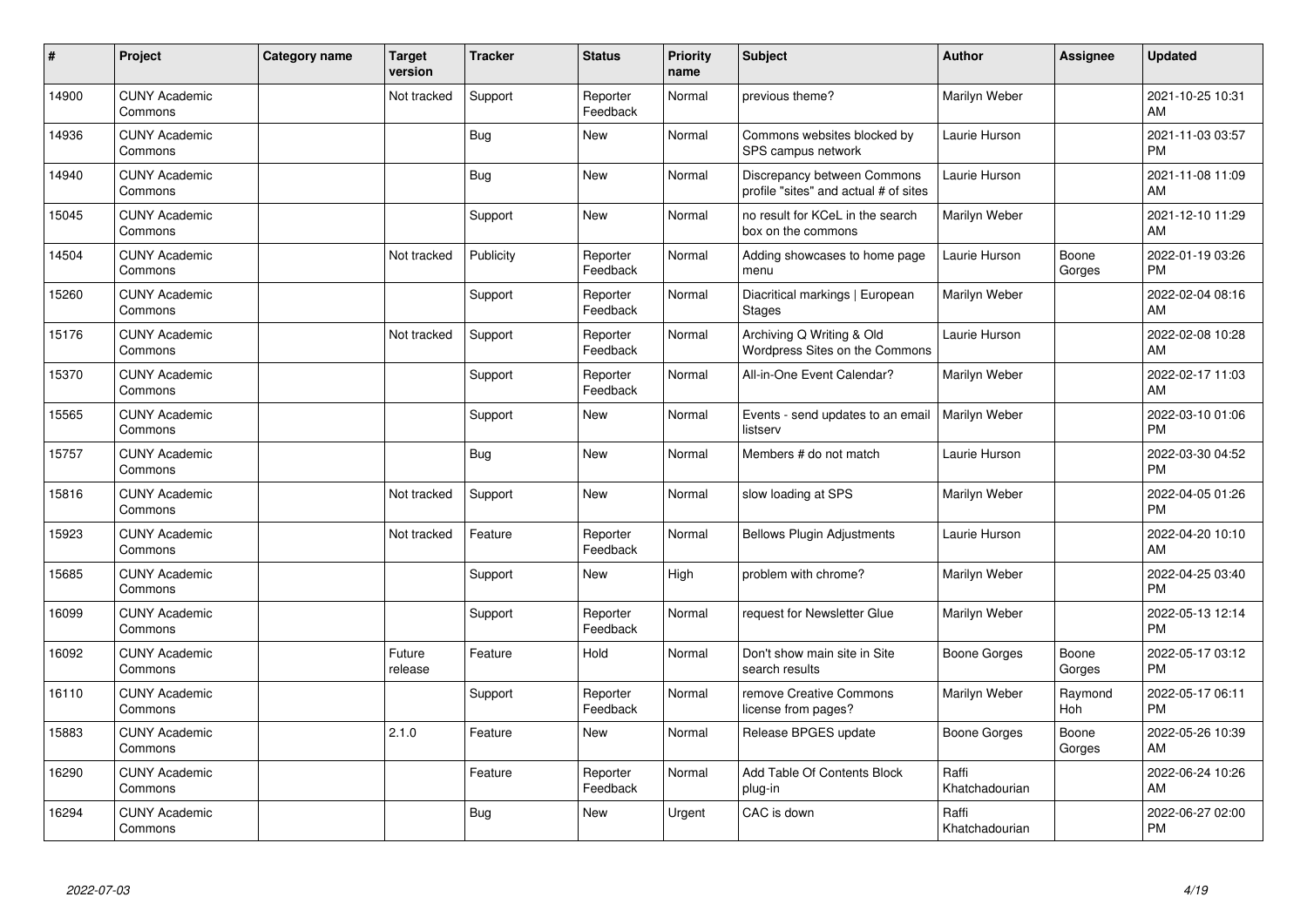| #     | Project                         | Category name        | <b>Target</b><br>version | <b>Tracker</b> | <b>Status</b>        | <b>Priority</b><br>name | <b>Subject</b>                                                                             | Author               | <b>Assignee</b>     | <b>Updated</b>                |
|-------|---------------------------------|----------------------|--------------------------|----------------|----------------------|-------------------------|--------------------------------------------------------------------------------------------|----------------------|---------------------|-------------------------------|
| 16307 | <b>CUNY Academic</b><br>Commons |                      |                          | <b>Bug</b>     | <b>New</b>           | Normal                  | Add brief messaging to<br>accept/decline group membership<br>requests                      | <b>Matt Gold</b>     | Boone<br>Gorges     | 2022-06-27 06:13<br><b>PM</b> |
| 15169 | <b>CUNY Academic</b><br>Commons |                      | 2.0.3                    | Support        | Reporter<br>Feedback | Normal                  | new Prelude website zipfiles for<br>custom theme and other files.                          | Marilyn Weber        |                     | 2022-06-29 11:32<br>AM        |
| 15613 | <b>CUNY Academic</b><br>Commons |                      | 2.0.3                    | Feature        | Reporter<br>Feedback | Normal                  | Adding "Passster" plugin                                                                   | Laurie Hurson        |                     | 2022-06-29 11:32<br>AM        |
| 15655 | <b>CUNY Academic</b><br>Commons |                      | 2.0.3                    | Support        | Reporter<br>Feedback | Normal                  | Event Aggregator plugin?                                                                   | Marilyn Weber        |                     | 2022-06-29 11:32<br>AM        |
| 16318 | <b>CUNY Academic</b><br>Commons |                      |                          | Bug            | <b>New</b>           | Normal                  | Unable to Access block editor or<br>embed YouTube videos in new<br>pages, in one site only | <b>Syelle Graves</b> |                     | 2022-07-01 06:53<br><b>PM</b> |
| 2666  | <b>CUNY Academic</b><br>Commons | About page           | Not tracked              | Documentation  | Assigned             | Normal                  | <b>Update About Text</b>                                                                   | Chris Stein          | Luke Waltzer        | 2016-03-04 11:19<br>AM        |
| 10839 | <b>CUNY Academic</b><br>Commons | About page           | Not tracked              | Support        | New                  | Normal                  | <b>Mission Statement Needs</b><br>Revision                                                 | scott voth           | <b>Matt Gold</b>    | 2018-12-26 10:58<br>AM        |
| 8900  | <b>CUNY Academic</b><br>Commons | <b>Accessibility</b> | Future<br>release        | Feature        | Assigned             | Normal                  | Look into tools to enforce<br>accessibility in WP environment                              | Matt Gold            | Boone<br>Gorges     | 2022-04-26 11:59<br>AM        |
| 8901  | <b>CUNY Academic</b><br>Commons | Accessibility        | Future<br>release        | Feature        | Assigned             | Normal                  | Theme analysis for accessibility                                                           | Matt Gold            | Boone<br>Gorges     | 2022-04-26 11:59<br>AM        |
| 1460  | <b>CUNY Academic</b><br>Commons | Analytics            | Future<br>release        | Feature        | Assigned             | Normal                  | <b>Update System Report</b>                                                                | <b>Brian Foote</b>   | Boone<br>Gorges     | 2015-11-09 06:13<br><b>PM</b> |
| 4972  | <b>CUNY Academic</b><br>Commons | Analytics            | Not tracked              | Bug            | <b>New</b>           | Normal                  | <b>Newsletter Analytics</b>                                                                | Stephen Real         | <b>Matt Gold</b>    | 2015-12-09 12:54<br><b>PM</b> |
| 4070  | <b>CUNY Academic</b><br>Commons | Analytics            | Not tracked              | Support        | Assigned             | Normal                  | Request for JITP site analytics                                                            | <b>Matt Gold</b>     | Seth Persons        | 2016-02-23 03:09<br>PM        |
| 5679  | <b>CUNY Academic</b><br>Commons | Analytics            | Not tracked              | Feature        | <b>New</b>           | Normal                  | Logged In Users for GA                                                                     | Valerie Townsend     | Valerie<br>Townsend | 2016-06-11 09:49<br>AM        |
| 5581  | <b>CUNY Academic</b><br>Commons | Analytics            | Future<br>release        | Feature        | Assigned             | Normal                  | <b>Explore alternatives to Google</b><br>Analytics                                         | Matt Gold            | Valerie<br>Townsend | 2020-04-17 03:12<br><b>PM</b> |
| 15210 | <b>CUNY Academic</b><br>Commons | Analytics            | Not tracked              | Design/UX      | New                  | Normal                  | Google Analytics improvements                                                              | Colin McDonald       | Boone<br>Gorges     | 2022-05-24 10:47<br>AM        |
| 7022  | <b>CUNY Academic</b><br>Commons | Announcements        | Future<br>release        | Bug            | <b>New</b>           | Normal                  | Sitewide announcements should<br>be displayed on, and dismissable<br>from, mapped domains  | Boone Gorges         | Boone<br>Gorges     | 2018-03-22 10:18<br>AM        |
| 9720  | <b>CUNY Academic</b><br>Commons | Authentication       | Future<br>release        | Feature        | <b>New</b>           | Normal                  | The Commons should be an<br>oAuth provider                                                 | Boone Gorges         |                     | 2019-03-01 02:04<br><b>PM</b> |
| 4635  | <b>CUNY Academic</b><br>Commons | Authentication       | Future<br>release        | Feature        | <b>New</b>           | Normal                  | Allow non-WP authentication                                                                | Boone Gorges         | Sonja Leix          | 2019-03-01 02:05<br><b>PM</b> |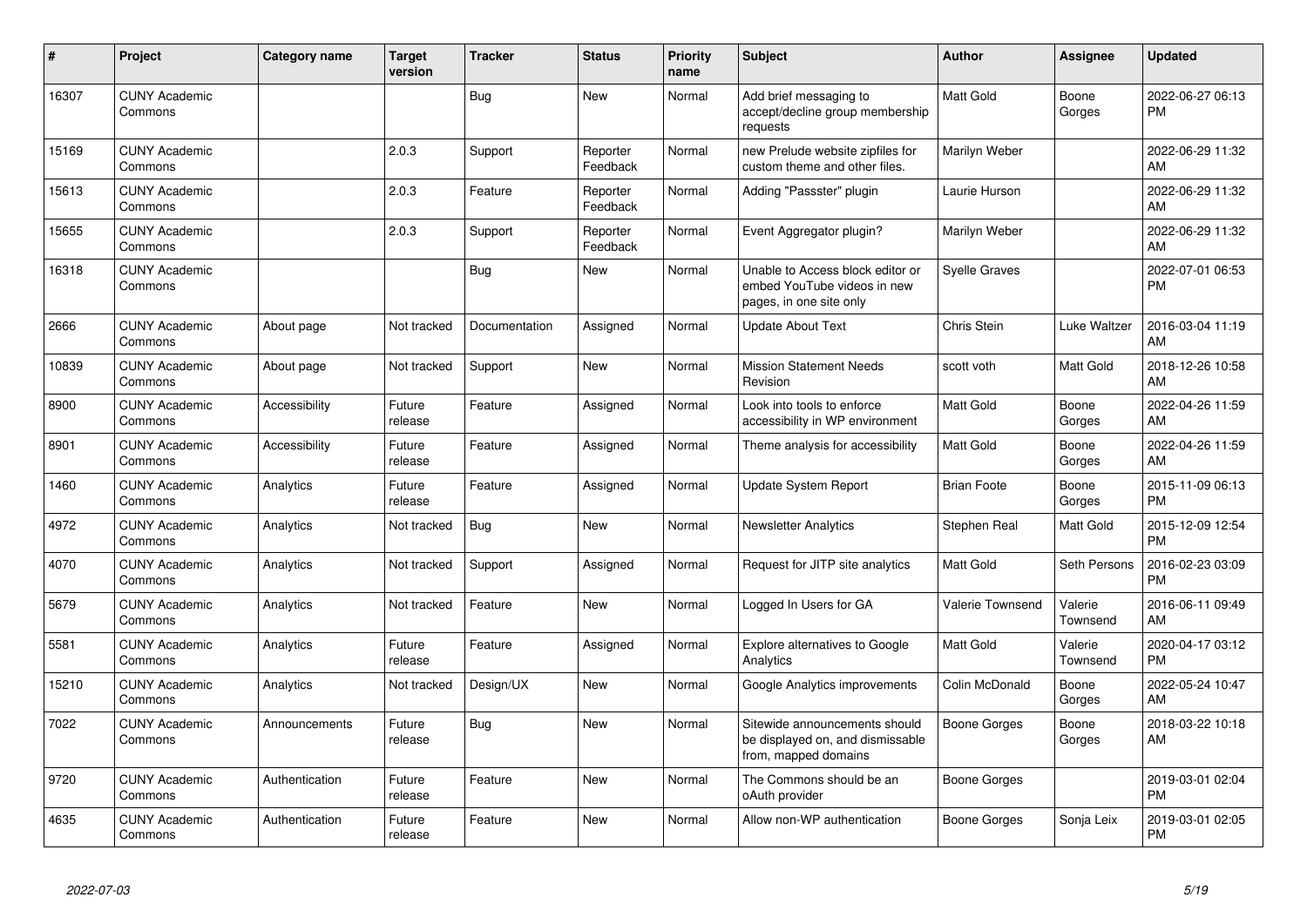| $\#$  | Project                         | <b>Category name</b>      | <b>Target</b><br>version | <b>Tracker</b> | <b>Status</b>        | <b>Priority</b><br>name | <b>Subject</b>                                                       | <b>Author</b>       | Assignee            | <b>Updated</b>                |
|-------|---------------------------------|---------------------------|--------------------------|----------------|----------------------|-------------------------|----------------------------------------------------------------------|---------------------|---------------------|-------------------------------|
| 5691  | <b>CUNY Academic</b><br>Commons | Blogs (BuddyPress)        | Future<br>release        | <b>Bug</b>     | Assigned             | High                    | Differing numbers on Sites display                                   | <b>Matt Gold</b>    | Raymond<br>Hoh      | 2016-06-13 01:37<br><b>PM</b> |
| 6078  | <b>CUNY Academic</b><br>Commons | <b>Blogs (BuddyPress)</b> | Future<br>release        | Feature        | New                  | Normal                  | <b>Explore Adding Network Blog</b><br>Metadata Plugin                | Luke Waltzer        | Luke Waltzer        | 2016-10-11 10:29<br><b>PM</b> |
| 8836  | <b>CUNY Academic</b><br>Commons | Blogs (BuddyPress)        | Future<br>release        | Feature        | Assigned             | Normal                  | Redesign site launch process                                         | Matt Gold           | Boone<br>Gorges     | 2019-10-03 02:49<br><b>PM</b> |
| 12350 | <b>CUNY Academic</b><br>Commons | <b>Blogs (BuddyPress)</b> | Not tracked              | Support        | Reporter<br>Feedback | Normal                  | URL creation problem                                                 | Marilyn Weber       |                     | 2020-02-03 11:27<br>AM        |
| 8835  | <b>CUNY Academic</b><br>Commons | <b>Blogs (BuddyPress)</b> | Future<br>release        | Feature        | New                  | Normal                  | Extend cuny is shortlinks to sites                                   | Luke Waltzer        | Boone<br>Gorges     | 2022-04-26 11:59<br>AM        |
| 58    | <b>CUNY Academic</b><br>Commons | BuddyPress (misc)         | Future<br>release        | Feature        | Assigned             | Low                     | Make member search sortable by<br>last name                          | Roberta Brody       | Boone<br>Gorges     | 2010-08-26 02:38<br><b>PM</b> |
| 377   | <b>CUNY Academic</b><br>Commons | BuddyPress (misc)         | Future<br>release        | Feature        | Assigned             | Normal                  | Like buttons                                                         | <b>Matt Gold</b>    | Boone<br>Gorges     | 2010-11-16 05:13<br><b>PM</b> |
| 435   | <b>CUNY Academic</b><br>Commons | BuddyPress (misc)         | Future<br>release        | Feature        | Assigned             | Normal                  | Include Avatar Images in Forum<br><b>Post Notification Emails</b>    | <b>Matt Gold</b>    | Boone<br>Gorges     | 2010-12-08 12:40<br><b>PM</b> |
| 500   | <b>CUNY Academic</b><br>Commons | BuddyPress (misc)         | Future<br>release        | Feature        | Assigned             | Normal                  | <b>Export Group Data</b>                                             | Matt Gold           | Boone<br>Gorges     | 2010-12-19 12:09<br><b>PM</b> |
| 635   | <b>CUNY Academic</b><br>Commons | BuddyPress (misc)         | Future<br>release        | Feature        | Assigned             | Normal                  | Big Blue Button -<br>Videoconferencing in Groups and<br><b>Blogs</b> | Matt Gold           | Boone<br>Gorges     | 2011-03-14 03:24<br><b>PM</b> |
| 599   | <b>CUNY Academic</b><br>Commons | BuddyPress (misc)         | Future<br>release        | Feature        | Assigned             | Normal                  | Consider adding rating plugins for<br><b>BuddyPress/BBPress</b>      | Matt Gold           | Boone<br>Gorges     | 2011-08-22 06:50<br><b>PM</b> |
| 310   | <b>CUNY Academic</b><br>Commons | BuddyPress (misc)         | Future<br>release        | Feature        | Assigned             | Low                     | <b>Friend Request Email</b>                                          | <b>Matt Gold</b>    | Samantha<br>Raddatz | 2015-11-09 05:08<br><b>PM</b> |
| 2325  | <b>CUNY Academic</b><br>Commons | BuddyPress (misc)         | Future<br>release        | Feature        | Assigned             | Low                     | Profile should have separate fields<br>for first/last names          | local admin         | Boone<br>Gorges     | 2015-11-09 06:09<br><b>PM</b> |
| 554   | <b>CUNY Academic</b><br>Commons | BuddyPress (misc)         | Future<br>release        | Feature        | Assigned             | Normal                  | Add Trackback notifications to<br>site-wide activity feed            | Matt Gold           | Boone<br>Gorges     | 2015-11-09 06:19<br><b>PM</b> |
| 1423  | <b>CUNY Academic</b><br>Commons | BuddyPress (misc)         | Future<br>release        | Feature        | Assigned             | Low                     | Show an avatar for pingback<br>comment activity items                | Boone Gorges        | <b>Tahir Butt</b>   | 2016-10-24 12:03<br><b>PM</b> |
| 7624  | <b>CUNY Academic</b><br>Commons | BuddyPress (misc)         | Future<br>release        | Design/UX      | <b>New</b>           | Normal                  | <b>BP</b> Notifications                                              | Luke Waltzer        | Paige Dupont        | 2017-02-08 10:43<br><b>PM</b> |
| 11243 | <b>CUNY Academic</b><br>Commons | <b>BuddyPress (misc)</b>  | Future<br>release        | Bug            | <b>New</b>           | Normal                  | Audit bp-custom.php                                                  | Raymond Hoh         | Raymond<br>Hoh      | 2022-04-26 11:59<br>AM        |
| 4226  | <b>CUNY Academic</b><br>Commons | <b>BuddyPress Docs</b>    | Future<br>release        | Design/UX      | New                  | Normal                  | Add option to connect a Doc with<br>a Group                          | Samantha Raddatz    | Samantha<br>Raddatz | 2015-09-09 04:08<br><b>PM</b> |
| 618   | <b>CUNY Academic</b><br>Commons | <b>BuddyPress Docs</b>    | Future<br>release        | Feature        | Assigned             | Normal                  | <b>BuddyPress Docs: export formats</b>                               | <b>Boone Gorges</b> | Boone<br>Gorges     | 2015-11-09 05:38<br><b>PM</b> |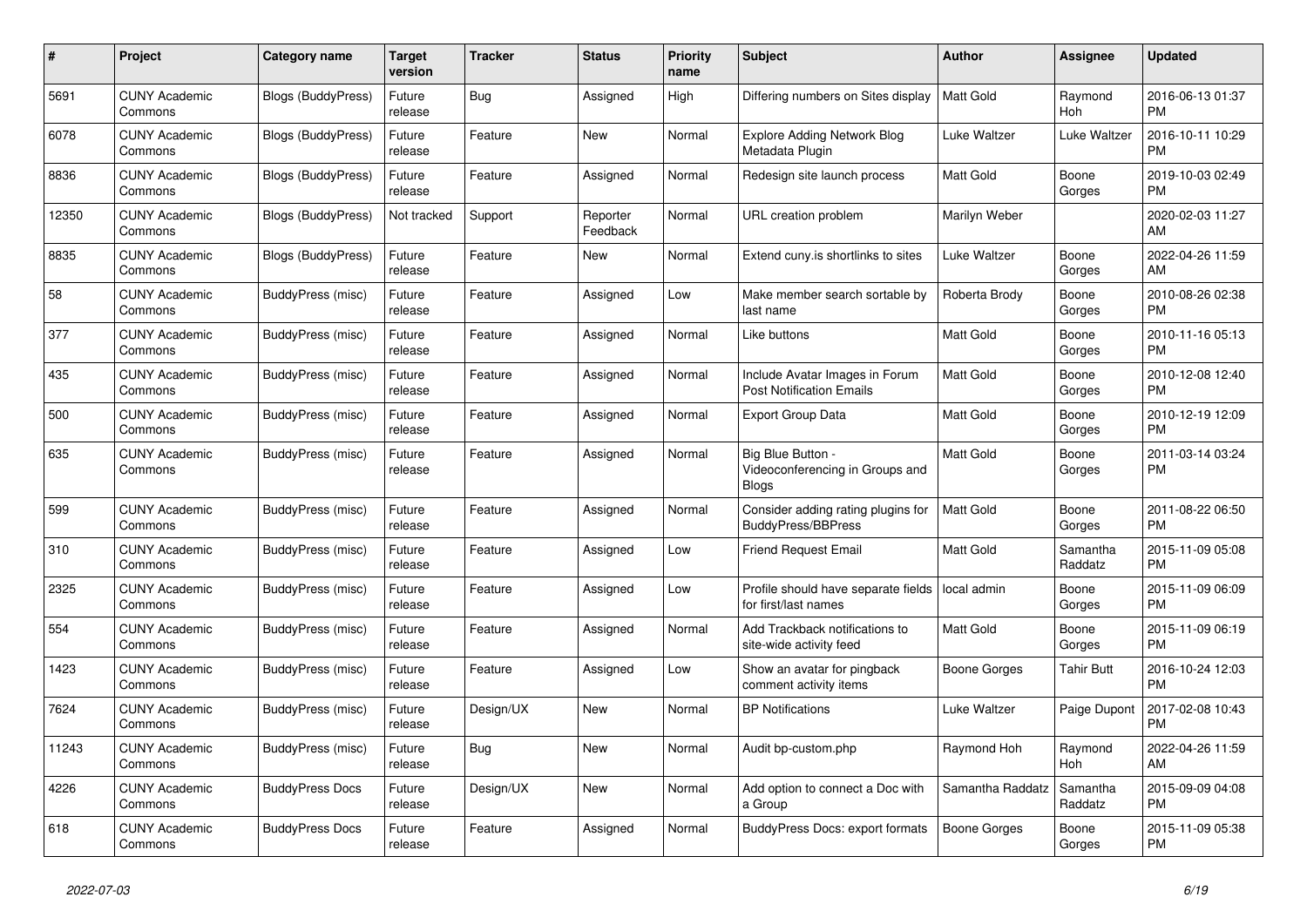| #     | Project                         | <b>Category name</b>   | Target<br>version | <b>Tracker</b> | <b>Status</b>        | Priority<br>name | <b>Subject</b>                                                   | <b>Author</b>           | Assignee            | <b>Updated</b>                |
|-------|---------------------------------|------------------------|-------------------|----------------|----------------------|------------------|------------------------------------------------------------------|-------------------------|---------------------|-------------------------------|
| 1422  | <b>CUNY Academic</b><br>Commons | <b>BuddyPress Docs</b> | Future<br>release | Feature        | Assigned             | Normal           | Make "created Doc" activity icons<br>non-mini                    | Boone Gorges            | Boone<br>Gorges     | 2015-11-09 05:48<br><b>PM</b> |
| 519   | <b>CUNY Academic</b><br>Commons | <b>BuddyPress Docs</b> | Future<br>release | Feature        | Assigned             | Low              | TOC for individual docs - for new<br>BP "wiki-like" plugin       | scott voth              | Boone<br>Gorges     | 2015-11-09 05:54<br><b>PM</b> |
| 1744  | <b>CUNY Academic</b><br>Commons | <b>BuddyPress Docs</b> | Future<br>release | Feature        | Assigned             | Normal           | Spreadsheet-style Docs                                           | Boone Gorges            | Boone<br>Gorges     | 2015-11-09 06:13<br><b>PM</b> |
| 2523  | <b>CUNY Academic</b><br>Commons | <b>BuddyPress Docs</b> | Future<br>release | Feature        | Assigned             | Normal           | Allow Users to Upload Images to<br><b>BP</b> Docs                | Matt Gold               | Boone<br>Gorges     | 2015-11-09 06:14<br><b>PM</b> |
| 1417  | <b>CUNY Academic</b><br>Commons | <b>BuddyPress Docs</b> | Future<br>release | Feature        | Assigned             | Low              | Bulk actions for BuddyPress Docs                                 | <b>Boone Gorges</b>     | Boone<br>Gorges     | 2016-10-17 10:41<br><b>PM</b> |
| 6389  | <b>CUNY Academic</b><br>Commons | <b>BuddyPress Docs</b> | Future<br>release | Feature        | <b>New</b>           | Low              | Make Discussion Area Visible<br>When Editing a Doc               | Luke Waltzer            | Boone<br>Gorges     | 2016-10-21 04:16<br><b>PM</b> |
| 13466 | <b>CUNY Academic</b><br>Commons | Cavalcade              | Future<br>release | Feature        | <b>New</b>           | Normal           | Automated cleanup for duplicate<br>Cavalcade tasks               | Boone Gorges            | Boone<br>Gorges     | 2020-10-13 05:24<br><b>PM</b> |
| 14994 | <b>CUNY Academic</b><br>Commons | cdev.gc.cuny.edu       | Not tracked       | Support        | In Progress          | Normal           | Clear Cache on CDEV                                              | scott voth              | Raymond<br>Hoh      | 2021-12-07 03:51<br><b>PM</b> |
| 4027  | <b>CUNY Academic</b><br>Commons | Commons In A Box       | Not tracked       | Design/UX      | Assigned             | Normal           | Usability review of CBOX update<br>procedures                    | Matt Gold               | Samantha<br>Raddatz | 2015-05-11 06:36<br><b>PM</b> |
| 9060  | <b>CUNY Academic</b><br>Commons | Commons In A Box       | Not tracked       | <b>Bug</b>     | Hold                 | Normal           | Problems with CBox image library<br>/ upload                     | Lisa Rhody              | Raymond<br>Hoh      | 2018-01-10 03:26<br><b>PM</b> |
| 11556 | <b>CUNY Academic</b><br>Commons | Courses                | Not tracked       | Bug            | Reporter<br>Feedback | Normal           | Instructor name given in course<br>listing                       | Tom Harbison            |                     | 2019-06-25 04:12<br><b>PM</b> |
| 11789 | <b>CUNY Academic</b><br>Commons | Courses                | Future<br>release | Feature        | New                  | Normal           | Ability to remove item from<br>Courses list                      | Laurie Hurson           | Sonja Leix          | 2019-09-24 12:28<br><b>PM</b> |
| 12438 | <b>CUNY Academic</b><br>Commons | Courses                | Not tracked       | Bug            | New                  | Normal           | Site appearing twice                                             | Laurie Hurson           | Boone<br>Gorges     | 2020-02-18 01:34<br><b>PM</b> |
| 10226 | <b>CUNY Academic</b><br>Commons | Courses                | Future<br>release | Feature        | <b>New</b>           | Normal           | Add "My Courses" to drop down<br>list                            | scott voth              | Boone<br>Gorges     | 2021-11-19 12:42<br>PM        |
| 9420  | <b>CUNY Academic</b><br>Commons | cuny.is                | Not tracked       | Feature        | New                  | Normal           | Request for http://cuny.is/streams                               | Raffi<br>Khatchadourian | Marilyn<br>Weber    | 2018-04-02 10:08<br>AM        |
| 860   | <b>CUNY Academic</b><br>Commons | Design                 | Future<br>release | Design/UX      | Assigned             | Normal           | <b>Standardize Button Treatment</b><br><b>Across the Commons</b> | Chris Stein             | Chris Stein         | 2014-05-01 09:45<br>AM        |
| 2754  | <b>CUNY Academic</b><br>Commons | Design                 | Future<br>release | Feature        | Assigned             | Normal           | Determine strategy for CAC logo<br>handling in top header        | Micki Kaufman           | Chris Stein         | 2015-01-05 08:53<br><b>PM</b> |
| 8902  | <b>CUNY Academic</b><br>Commons | Design                 | Not tracked       | Feature        | Assigned             | Normal           | Report back on research on<br><b>BuddyPress themes</b>           | <b>Matt Gold</b>        | Michael Smith       | 2017-11-10 12:31<br><b>PM</b> |
| 10439 | <b>CUNY Academic</b><br>Commons | Design                 | 2.1.0             | Design/UX      | <b>New</b>           | Normal           | Create Style Guide for Commons                                   | Sonja Leix              | Sara Cannon         | 2022-06-28 01:43<br>PM        |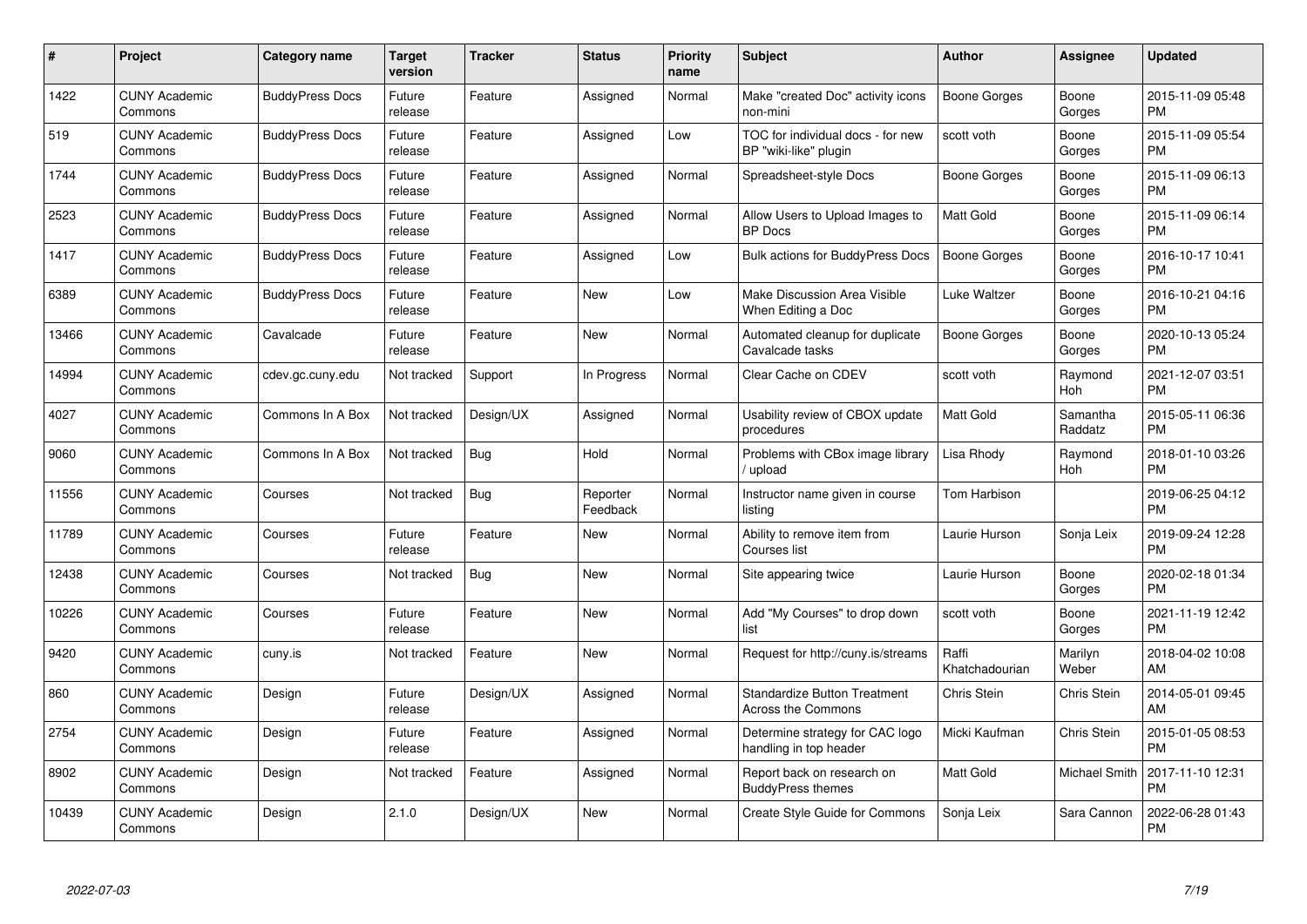| #     | Project                         | <b>Category name</b>       | <b>Target</b><br>version | <b>Tracker</b> | <b>Status</b>        | <b>Priority</b><br>name | <b>Subject</b>                                                                | Author              | Assignee         | <b>Updated</b>                |
|-------|---------------------------------|----------------------------|--------------------------|----------------|----------------------|-------------------------|-------------------------------------------------------------------------------|---------------------|------------------|-------------------------------|
| 16199 | <b>CUNY Academic</b><br>Commons | <b>Directories</b>         | 2.0.3                    | Bug            | New                  | Normal                  | Removed "Semester" Filter from<br><b>Courses Directory</b>                    | Laurie Hurson       | Boone<br>Gorges  | 2022-06-29 11:32<br>AM        |
| 4225  | <b>CUNY Academic</b><br>Commons | <b>DiRT</b> Integration    | Future<br>release        | Design/UX      | New                  | Normal                  | Add information to DIRT page (in<br>Create a Group)                           | Samantha Raddatz    | <b>Matt Gold</b> | 2015-06-26 03:14<br><b>PM</b> |
| 3524  | CUNY Academic<br>Commons        | Documentation              | Not tracked              | Documentation  | Assigned             | Normal                  | Post describing all you can do<br>when starting up a new blog/group           | <b>Matt Gold</b>    | scott voth       | 2014-10-04 12:56<br><b>PM</b> |
| 10982 | <b>CUNY Academic</b><br>Commons | Domain Mapping             | Not tracked              | Support        | Reporter<br>Feedback | Normal                  | <b>CNAME</b> question                                                         | scott voth          |                  | 2019-01-22 04:29<br><b>PM</b> |
| 11493 | <b>CUNY Academic</b><br>Commons | Domain Mapping             | Not tracked              | Support        | Reporter<br>Feedback | Normal                  | Domain Mapping Request - Talia<br>Schaffer                                    | scott voth          | <b>Matt Gold</b> | 2019-08-06 08:39<br>AM        |
| 14496 | <b>CUNY Academic</b><br>Commons | Domain Mapping             | Future<br>release        | Bug            | New                  | Normal                  | Mapped domain SSO uses<br>third-party cookies                                 | Raymond Hoh         | Raymond<br>Hoh   | 2021-05-24 04:03<br><b>PM</b> |
| 1166  | <b>CUNY Academic</b><br>Commons | <b>Email Invitations</b>   | Future<br>release        | Feature        | New                  | Low                     | Better organizational tools for Sent<br>Invites                               | Boone Gorges        | Boone<br>Gorges  | 2015-11-09 06:02<br><b>PM</b> |
| 1165  | <b>CUNY Academic</b><br>Commons | <b>Email Invitations</b>   | Future<br>release        | Feature        | Assigned             | Low                     | Allow saved lists of invitees under<br>Send Invites                           | <b>Boone Gorges</b> | Boone<br>Gorges  | 2015-11-09 06:03<br>PM.       |
| 1167  | <b>CUNY Academic</b><br>Commons | <b>Email Invitations</b>   | Future<br>release        | Feature        | New                  | Low                     | Allow email invitations to be resent                                          | Boone Gorges        | Boone<br>Gorges  | 2015-11-12 12:53<br>AM        |
| 333   | CUNY Academic<br>Commons        | <b>Email Notifications</b> | Future<br>release        | Feature        | Assigned             | Low                     | Delay Forum Notification Email<br>Delivery Until After Editing Period<br>Ends | <b>Matt Gold</b>    | Raymond<br>Hoh   | 2015-11-09 06:01<br><b>PM</b> |
| 9979  | <b>CUNY Academic</b><br>Commons | <b>Email Notifications</b> | Not tracked              | Bug            | Reporter<br>Feedback | Normal                  | Reports of slow email activation<br>emails                                    | Matt Gold           | Boone<br>Gorges  | 2018-08-29 09:40<br><b>PM</b> |
| 5992  | <b>CUNY Academic</b><br>Commons | <b>Email Notifications</b> | Future<br>release        | Feature        | New                  | Normal                  | Changing the From line of<br>autogenerated blog emails                        | Marilyn Weber       |                  | 2018-09-27 05:19<br><b>PM</b> |
| 11971 | <b>CUNY Academic</b><br>Commons | <b>Email Notifications</b> | Future<br>release        | Bug            | Reporter<br>Feedback | Low                     | Pictures obscured in emailed post<br>notifications                            | Marilyn Weber       | Raymond<br>Hoh   | 2019-11-21 01:14<br><b>PM</b> |
| 12042 | <b>CUNY Academic</b><br>Commons | <b>Email Notifications</b> | Future<br>release        | Feature        | New                  | Normal                  | Improved error logging for BPGES   Boone Gorges<br>send queue                 |                     | Boone<br>Gorges  | 2021-11-19 12:25<br><b>PM</b> |
| 15604 | <b>CUNY Academic</b><br>Commons | <b>Email Notifications</b> | Future<br>release        | Feature        | Assigned             | Normal                  | <b>Restructure Commons Group</b><br>Digest Email Messages                     | <b>Matt Gold</b>    | Boone<br>Gorges  | 2022-05-26 10:45<br>AM        |
| 3475  | <b>CUNY Academic</b><br>Commons | Events                     | Future<br>release        | Feature        | Assigned             | Normal                  | Request to add plugin to<br>streamline room<br>booking/appointment booking    | Naomi Barrettara    | Boone<br>Gorges  | 2014-12-01 05:14<br><b>PM</b> |
| 4053  | <b>CUNY Academic</b><br>Commons | Events                     | Future<br>release        | Feature        | Assigned             | Normal                  | Create new tab for past events                                                | Matt Gold           | Boone<br>Gorges  | 2015-05-12 02:10<br>PM.       |
| 4238  | <b>CUNY Academic</b><br>Commons | Events                     | Future<br>release        | Feature        | Assigned             | Normal                  | Copy Events to Other Groups?                                                  | <b>Matt Gold</b>    | Boone<br>Gorges  | 2015-07-02 10:08<br>AM        |
| 4592  | <b>CUNY Academic</b><br>Commons | Events                     | Future<br>release        | Design/UX      | New                  | Normal                  | Event Creation - Venue Dropdown<br>Slow                                       | Samantha Raddatz    | Boone<br>Gorges  | 2015-09-14 04:56<br>PM        |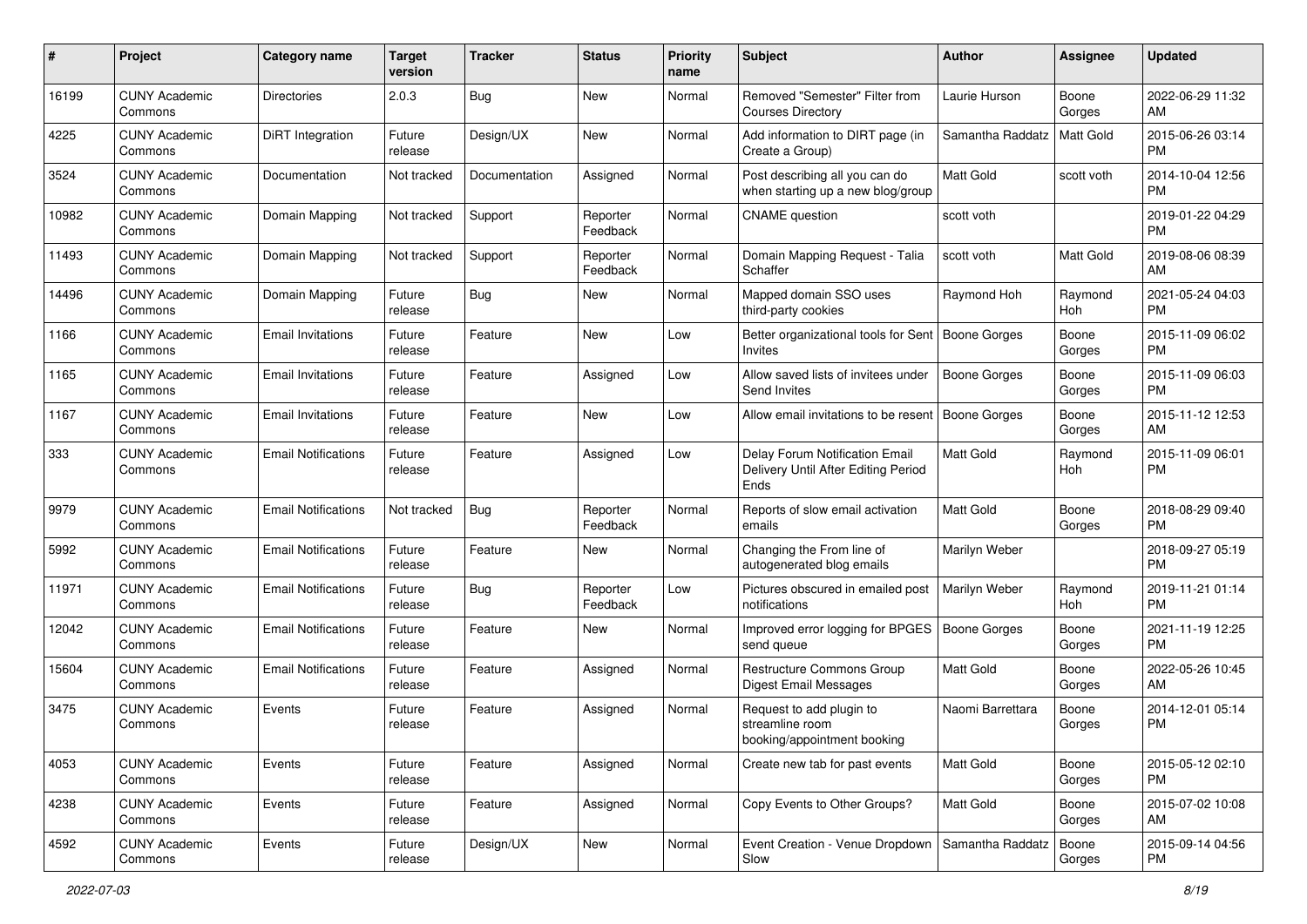| #     | <b>Project</b>                  | Category name      | <b>Target</b><br>version | <b>Tracker</b> | <b>Status</b>        | <b>Priority</b><br>name | <b>Subject</b>                                                                      | Author                  | <b>Assignee</b>     | <b>Updated</b>                |
|-------|---------------------------------|--------------------|--------------------------|----------------|----------------------|-------------------------|-------------------------------------------------------------------------------------|-------------------------|---------------------|-------------------------------|
| 4438  | <b>CUNY Academic</b><br>Commons | Events             | Future<br>release        | Bug            | Assigned             | Normal                  | Events Calendar - Export<br><b>Recurring Events</b>                                 | scott voth              | Daniel Jones        | 2016-05-23 04:25<br><b>PM</b> |
| 5696  | <b>CUNY Academic</b><br>Commons | Events             | Future<br>release        | Feature        | Assigned             | Normal                  | Events Calendar - display options<br>calendar aggregation                           | <b>Matt Gold</b>        | Boone<br>Gorges     | 2016-10-13 11:44<br>AM.       |
| 4903  | <b>CUNY Academic</b><br>Commons | Events             | Future<br>release        | Design/UX      | Assigned             | Normal                  | Improving visual appearance of<br>event calendars                                   | Matt Gold               | Boone<br>Gorges     | 2016-10-13 11:51<br>AM        |
| 6749  | <b>CUNY Academic</b><br>Commons | Events             | Future<br>release        | <b>Bug</b>     | <b>New</b>           | Low                     | BPEO iCal request can trigger<br>very large number of DB queries                    | Boone Gorges            | Raymond<br>Hoh      | 2016-11-15 10:09<br><b>PM</b> |
| 4481  | <b>CUNY Academic</b><br>Commons | Events             | Future<br>release        | Feature        | New                  | Normal                  | Group admins/mods should have<br>the ability to unlink an event from<br>the group   | Boone Gorges            | Boone<br>Gorges     | 2017-04-24 03:53<br><b>PM</b> |
| 11077 | <b>CUNY Academic</b><br>Commons | Events             | Not tracked              | Feature        | Reporter<br>Feedback | Normal                  | Show event category description<br>in event list view                               | Raffi<br>Khatchadourian |                     | 2019-02-12 10:38<br><b>PM</b> |
| 5016  | <b>CUNY Academic</b><br>Commons | Events             | Future<br>release        | Feature        | Assigned             | Low                     | Allow comments to be posted on<br>events                                            | <b>Matt Gold</b>        | Raymond<br>Hoh      | 2019-03-01 02:23<br><b>PM</b> |
| 11531 | <b>CUNY Academic</b><br>Commons | Events             | Future<br>release        | Feature        | <b>New</b>           | Normal                  | Main Events calendar should<br>include non-public events that<br>user has access to | scott voth              | Boone<br>Gorges     | 2019-06-11 10:00<br>AM        |
| 653   | <b>CUNY Academic</b><br>Commons | Group Blogs        | Future<br>release        | Feature        | Assigned             | Normal                  | Redesign Integration of Groups<br>and Blogs                                         | <b>Matt Gold</b>        | Samantha<br>Raddatz | 2015-11-09 05:40<br><b>PM</b> |
| 5317  | <b>CUNY Academic</b><br>Commons | Group Blogs        | Not tracked              | Bug            | Reporter<br>Feedback | Normal                  | Notifications of New Post Didn't<br>Come                                            | Luke Waltzer            | Samantha<br>Raddatz | 2016-03-21 10:41<br><b>PM</b> |
| 8756  | <b>CUNY Academic</b><br>Commons | Group Blogs        | Future<br>release        | Feature        | Hold                 | Normal                  | Connect multiple blogs to one<br>group?                                             | <b>Matt Gold</b>        | Boone<br>Gorges     | 2017-09-30 10:42<br>AM        |
| 3580  | <b>CUNY Academic</b><br>Commons | Group Blogs        | Future<br>release        | Feature        | <b>New</b>           | Normal                  | Multiple blogs per group                                                            | Boone Gorges            | Boone<br>Gorges     | 2018-02-20 02:02<br><b>PM</b> |
| 3080  | <b>CUNY Academic</b><br>Commons | <b>Group Files</b> | Future<br>release        | Feature        | Assigned             | Low                     | Create a system to keep track of<br>file changes                                    | Matt Gold               | Boone<br>Gorges     | 2014-02-26 10:04<br><b>PM</b> |
| 3354  | <b>CUNY Academic</b><br>Commons | <b>Group Files</b> | Future<br>release        | Feature        | Assigned             | Low                     | Allow Group Download of Multiple<br>Selected Files                                  | <b>Matt Gold</b>        | Chris Stein         | 2014-08-01 08:50<br>AM        |
| 1192  | <b>CUNY Academic</b><br>Commons | <b>Group Files</b> | Future<br>release        | Feature        | Assigned             | Low                     | When posting group files, allow<br>users to add a category without<br>saving        | <b>Matt Gold</b>        | Raymond<br>Hoh      | 2015-11-09 05:53<br><b>PM</b> |
| 11834 | <b>CUNY Academic</b><br>Commons | <b>Group Files</b> | Future<br>release        | Feature        | <b>New</b>           | Normal                  | Improved tools for managing<br>group file folders                                   | <b>Boone Gorges</b>     | Sonja Leix          | 2019-09-06 03:55<br><b>PM</b> |
| 12091 | <b>CUNY Academic</b><br>Commons | <b>Group Files</b> | Future<br>release        | Feature        | <b>New</b>           | Normal                  | Improved pre-upload file validation<br>for bp-group-documents                       | Boone Gorges            | Boone<br>Gorges     | 2019-11-14 01:21<br><b>PM</b> |
| 585   | <b>CUNY Academic</b><br>Commons | Group Forums       | Future<br>release        | Feature        | Assigned             | Normal                  | Merge Forum Topics                                                                  | Sarah Morgano           | Boone<br>Gorges     | 2011-07-06 04:11<br>PM        |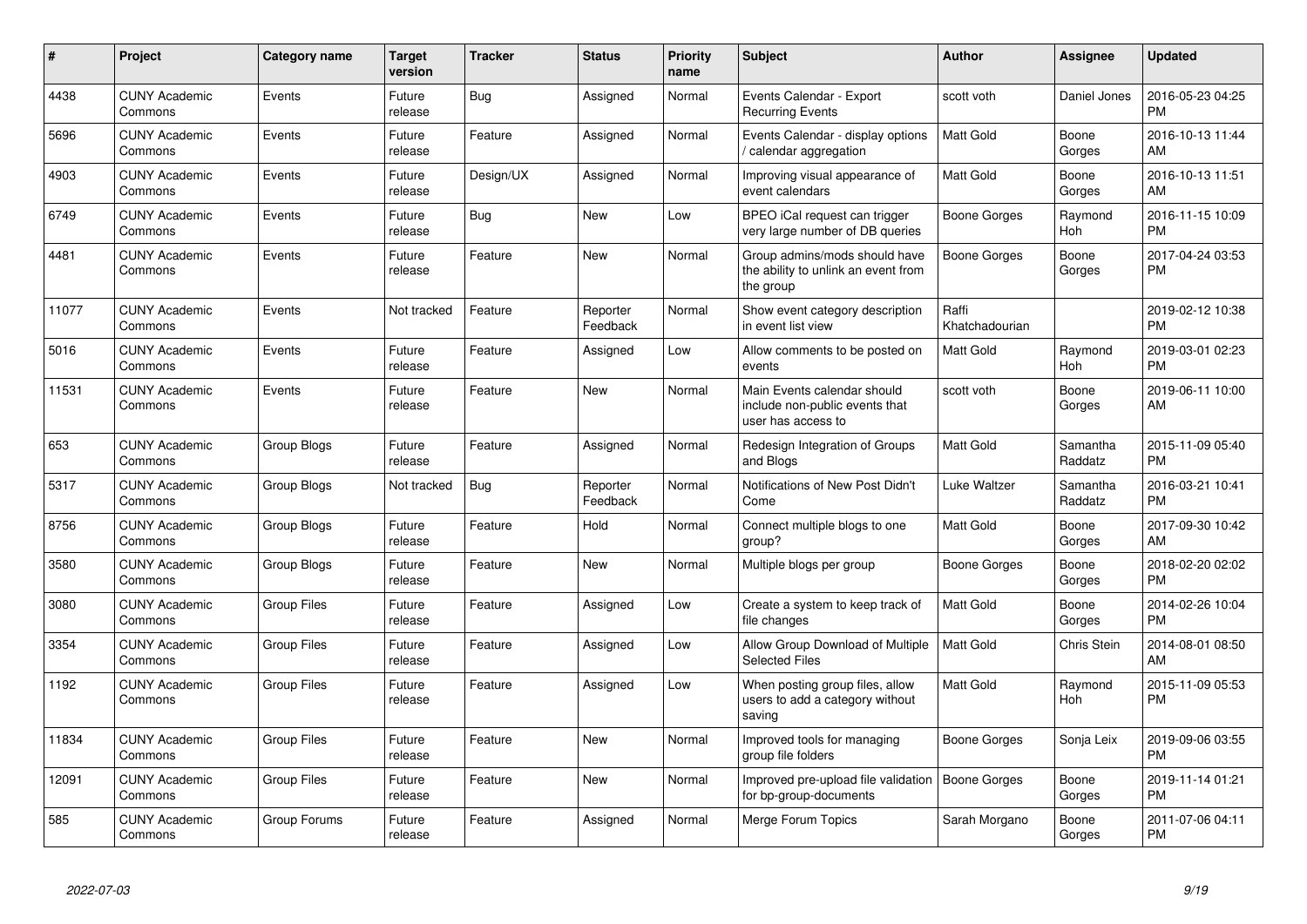| #     | Project                         | <b>Category name</b> | <b>Target</b><br>version | <b>Tracker</b> | <b>Status</b>        | Priority<br>name | <b>Subject</b>                                                                             | <b>Author</b>       | Assignee            | <b>Updated</b>                |
|-------|---------------------------------|----------------------|--------------------------|----------------|----------------------|------------------|--------------------------------------------------------------------------------------------|---------------------|---------------------|-------------------------------|
| 3193  | <b>CUNY Academic</b><br>Commons | Group Forums         | Future<br>release        | Feature        | Assigned             | Normal           | bbPress 2.x dynamic roles and<br><b>RBE</b>                                                | Boone Gorges        | Boone<br>Gorges     | 2014-09-30 01:30<br><b>PM</b> |
| 3059  | <b>CUNY Academic</b><br>Commons | Group Forums         | Future<br>release        | Design/UX      | New                  | Normal           | Forum Post Permissable Content<br><b>Explanatory Text</b>                                  | Chris Stein         | Chris Stein         | 2015-04-02 11:27<br>AM        |
| 4221  | <b>CUNY Academic</b><br>Commons | Group Forums         | Future<br>release        | Design/UX      | Assigned             | Normal           | Add 'Number of Posts' display<br>option to Forum page                                      | Samantha Raddatz    | Samantha<br>Raddatz | 2015-06-26 02:21<br><b>PM</b> |
| 3192  | <b>CUNY Academic</b><br>Commons | Group Forums         | Future<br>release        | Feature        | Assigned             | Normal           | Customizable forum views for<br>bbPress 2.x group forums                                   | Boone Gorges        | Raymond<br>Hoh      | 2015-11-09 12:47<br><b>PM</b> |
| 5268  | <b>CUNY Academic</b><br>Commons | Group Forums         | Future<br>release        | Bug            | Assigned             | Normal           | Long-time to post to multiple<br>groups                                                    | Luke Waltzer        | Daniel Jones        | 2016-09-07 06:31<br><b>PM</b> |
| 6392  | <b>CUNY Academic</b><br>Commons | Group Forums         | Future<br>release        | Design/UX      | Assigned             | Low              | Composition/Preview Panes in<br>Forum Posts                                                | Luke Waltzer        | Paige Dupont        | 2016-10-21 04:26<br><b>PM</b> |
| 7928  | <b>CUNY Academic</b><br>Commons | Group Forums         | Not tracked              | Bug            | <b>New</b>           | Normal           | Duplicate Forum post                                                                       | Luke Waltzer        | Raymond<br>Hoh      | 2017-04-11 09:27<br><b>PM</b> |
| 9835  | <b>CUNY Academic</b><br>Commons | Group Forums         | Future<br>release        | <b>Bug</b>     | Assigned             | Normal           | add a "like" function?                                                                     | Marilyn Weber       | <b>Erik Trainer</b> | 2018-06-05 01:49<br><b>PM</b> |
| 10659 | <b>CUNY Academic</b><br>Commons | Group Forums         | Future<br>release        | Feature        | Assigned             | Normal           | Post to multiple groups via email                                                          | <b>Matt Gold</b>    | Raymond<br>Hoh      | 2018-11-15 12:54<br>AM        |
| 13328 | <b>CUNY Academic</b><br>Commons | Group Forums         | Not tracked              | Bug            | Reporter<br>Feedback | Normal           | cross-posting in two related<br>groups                                                     | Marilyn Weber       | Raymond<br>Hoh      | 2020-09-15 10:39<br><b>PM</b> |
| 13358 | <b>CUNY Academic</b><br>Commons | Group Forums         | Future<br>release        | Feature        | <b>New</b>           | Normal           | Improved UI for group forum<br>threading settings                                          | Boone Gorges        | Raymond<br>Hoh      | 2021-11-19 12:27<br><b>PM</b> |
| 13199 | <b>CUNY Academic</b><br>Commons | Group Forums         | Future<br>release        | Feature        | New                  | Normal           | Favoring Groups over bbPress<br>plugin                                                     | Colin McDonald      | Colin<br>McDonald   | 2021-11-19 12:28<br><b>PM</b> |
| 13457 | <b>CUNY Academic</b><br>Commons | Group Forums         | 2.0.3                    | Bug            | New                  | High             | Forum post not sending<br>notifications                                                    | Filipa Calado       | Raymond<br>Hoh      | 2022-06-29 11:32<br>AM        |
| 3419  | <b>CUNY Academic</b><br>Commons | Group Invitations    | 1.6.14                   | <b>Bug</b>     | Testing<br>Required  | Normal           | Neatening the display of<br>messages on group requests                                     | <b>Matt Gold</b>    | Boone<br>Gorges     | 2014-09-01 09:29<br><b>PM</b> |
| 3308  | <b>CUNY Academic</b><br>Commons | Group Invitations    | Future<br>release        | Feature        | Assigned             | Normal           | Allow members to rescind group<br>invitations                                              | Matt Gold           | Boone<br>Gorges     | 2015-04-01 08:53<br><b>PM</b> |
| 1456  | <b>CUNY Academic</b><br>Commons | Group Invitations    | Future<br>release        | Feature        | Reporter<br>Feedback | Low              | Invite to Group Button from Profile<br>Field                                               | <b>Matt Gold</b>    | Samantha<br>Raddatz | 2015-11-09 05:59<br><b>PM</b> |
| 2610  | <b>CUNY Academic</b><br>Commons | Group Invitations    | Future<br>release        | Feature        | Assigned             | Low              | Request: Custom invitation<br>message to group invites                                     | local admin         | Boone<br>Gorges     | 2015-11-09 06:13<br><b>PM</b> |
| 13370 | <b>CUNY Academic</b><br>Commons | Group Library        | Future<br>release        | Feature        | <b>New</b>           | Normal           | Library bulk deletion and folder<br>editing                                                | Colin McDonald      | Boone<br>Gorges     | 2020-10-13 10:41<br>AM        |
| 14309 | <b>CUNY Academic</b><br>Commons | Group Library        | Future<br>release        | Feature        | New                  | Normal           | Better handling of<br>bp_group_document file download<br>attempts when file is not present | <b>Boone Gorges</b> | Boone<br>Gorges     | 2021-11-19 12:28<br><b>PM</b> |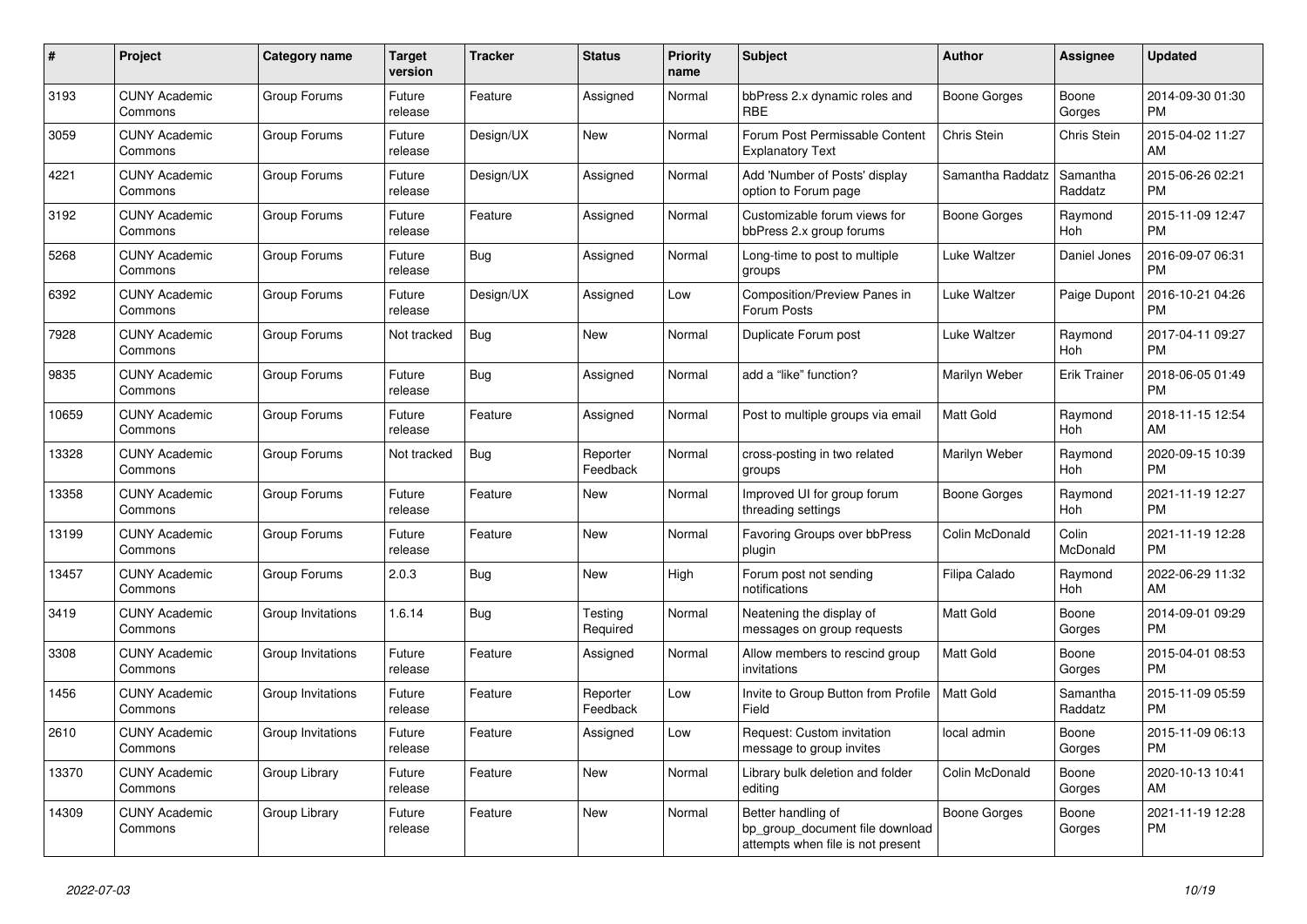| #     | Project                         | <b>Category name</b>           | <b>Target</b><br>version | <b>Tracker</b> | <b>Status</b>        | <b>Priority</b><br>name | <b>Subject</b>                                                              | <b>Author</b>       | Assignee            | <b>Updated</b>                |
|-------|---------------------------------|--------------------------------|--------------------------|----------------|----------------------|-------------------------|-----------------------------------------------------------------------------|---------------------|---------------------|-------------------------------|
| 13650 | <b>CUNY Academic</b><br>Commons | Group Library                  | Future<br>release        | Feature        | <b>New</b>           | Normal                  | Forum Attachments in Group<br>Library                                       | Laurie Hurson       |                     | 2021-11-19 12:30<br><b>PM</b> |
| 3458  | <b>CUNY Academic</b><br>Commons | Groups (misc)                  | Future<br>release        | Feature        | Assigned             | Normal                  | Filter Members of Group by<br>Campus                                        | Michael Smith       | Samantha<br>Raddatz | 2014-09-26 08:32<br><b>PM</b> |
| 481   | <b>CUNY Academic</b><br>Commons | Groups (misc)                  | Future<br>release        | Feature        | Assigned             | Normal                  | ability to archive inactive groups<br>and blogs                             | Michael Mandiberg   | Samantha<br>Raddatz | 2015-11-09 05:56<br><b>PM</b> |
| 9015  | <b>CUNY Academic</b><br>Commons | Groups (misc)                  | Not tracked              | Outreach       | Assigned             | Normal                  | Email group admins the email<br>addresses of their groups                   | <b>Matt Gold</b>    | Matt Gold           | 2018-01-02 09:54<br>AM        |
| 1544  | <b>CUNY Academic</b><br>Commons | Groups (misc)                  | Future<br>release        | Feature        | Reporter<br>Feedback | Normal                  | Group Filtering and Sorting                                                 | Matt Gold           | Chris Stein         | 2019-03-01 02:25<br><b>PM</b> |
| 12446 | <b>CUNY Academic</b><br>Commons | Groups (misc)                  | Future<br>release        | Feature        | Reporter<br>Feedback | Normal                  | Toggle default site to group forum<br>posting                               | Laurie Hurson       | Laurie Hurson       | 2020-03-10 11:57<br>AM        |
| 7115  | <b>CUNY Academic</b><br>Commons | Groups (misc)                  | Future<br>release        | Feature        | Reporter<br>Feedback | Normal                  | make licensing info clear during<br>group creation                          | <b>Matt Gold</b>    | Raymond<br>Hoh      | 2020-12-08 11:32<br>AM        |
| 11883 | <b>CUNY Academic</b><br>Commons | Help/Codex                     | Not tracked              | Support        | <b>New</b>           | Normal                  | Need Embedding Help Page<br>Update (Tableau)                                | Anthony Wheeler     | scott voth          | 2019-09-24 08:49<br>AM        |
| 12392 | <b>CUNY Academic</b><br>Commons | Help/Codex                     | Not tracked              | Documentation  | <b>New</b>           | Normal                  | <b>Updates to Common Commons</b><br>Questions on Help Page                  | scott voth          | Margaret<br>Galvan  | 2020-02-11 10:53<br>AM        |
| 1983  | <b>CUNY Academic</b><br>Commons | Home Page                      | Future<br>release        | Feature        | Assigned             | Low                     | Media Library integration with<br><b>Featured Content plugin</b>            | <b>Boone Gorges</b> | Dominic<br>Giglio   | 2014-03-17 10:34<br>AM        |
| 1888  | <b>CUNY Academic</b><br>Commons | Home Page                      | Future<br>release        | Feature        | Assigned             | Normal                  | Refactor BP MPO Activity Filter to<br>support proper pagination             | Sarah Morgano       | Boone<br>Gorges     | 2014-05-01 07:11<br><b>PM</b> |
| 6995  | <b>CUNY Academic</b><br>Commons | Home Page                      | Not tracked              | Bug            | Assigned             | Normal                  | member filter on homepage not<br>workina                                    | Matt Gold           | Raymond<br>Hoh      | 2016-12-11 09:46<br><b>PM</b> |
| 4980  | <b>CUNY Academic</b><br>Commons | Home Page                      | Future<br>release        | Feature        | Assigned             | Normal                  | <b>CAC Featured Content -- Adding</b><br>Randomization                      | Matt Gold           | Boone<br>Gorges     | 2016-12-12 03:01<br><b>PM</b> |
| 10580 | <b>CUNY Academic</b><br>Commons | Information<br>Architecture    | Future<br>release        | Design/UX      | <b>New</b>           | Normal                  | Primary nav item review                                                     | Boone Gorges        | Sara Cannon         | 2022-06-28 01:29<br><b>PM</b> |
| 3230  | <b>CUNY Academic</b><br>Commons | Internal Tools and<br>Workflow | Not tracked              | Feature        | Assigned             | High                    | Scripts for quicker<br>provisioning/updating of<br>development environments | Boone Gorges        | Boone<br>Gorges     | 2016-01-26 04:54<br><b>PM</b> |
| 15194 | <b>CUNY Academic</b><br>Commons | Internal Tools and<br>Workflow | 2.1.0                    | Feature        | <b>New</b>           | Normal                  | PHPCS sniff for un-restored<br>switch to blog() calls                       | Boone Gorges        | Jeremy Felt         | 2022-05-26 10:45<br>AM        |
| 13891 | <b>CUNY Academic</b><br>Commons | Internal Tools and<br>Workflow | 2.1.0                    | Feature        | <b>New</b>           | Normal                  | Migrate automated linting to<br>GitHub Actions                              | Boone Gorges        | Jeremy Felt         | 2022-06-29 11:13<br>AM        |
| 5234  | <b>CUNY Academic</b><br>Commons | Membership                     | Future<br>release        | Feature        | Assigned             | Normal                  | Write Unconfirmed patch for WP                                              | Boone Gorges        | Boone<br>Gorges     | 2016-10-24 11:18<br>AM        |
| 12382 | <b>CUNY Academic</b><br>Commons | Membership                     | Not tracked              | Support        | <b>New</b>           | Normal                  | Email request change                                                        | Marilyn Weber       | Marilyn<br>Weber    | 2020-02-06 12:56<br><b>PM</b> |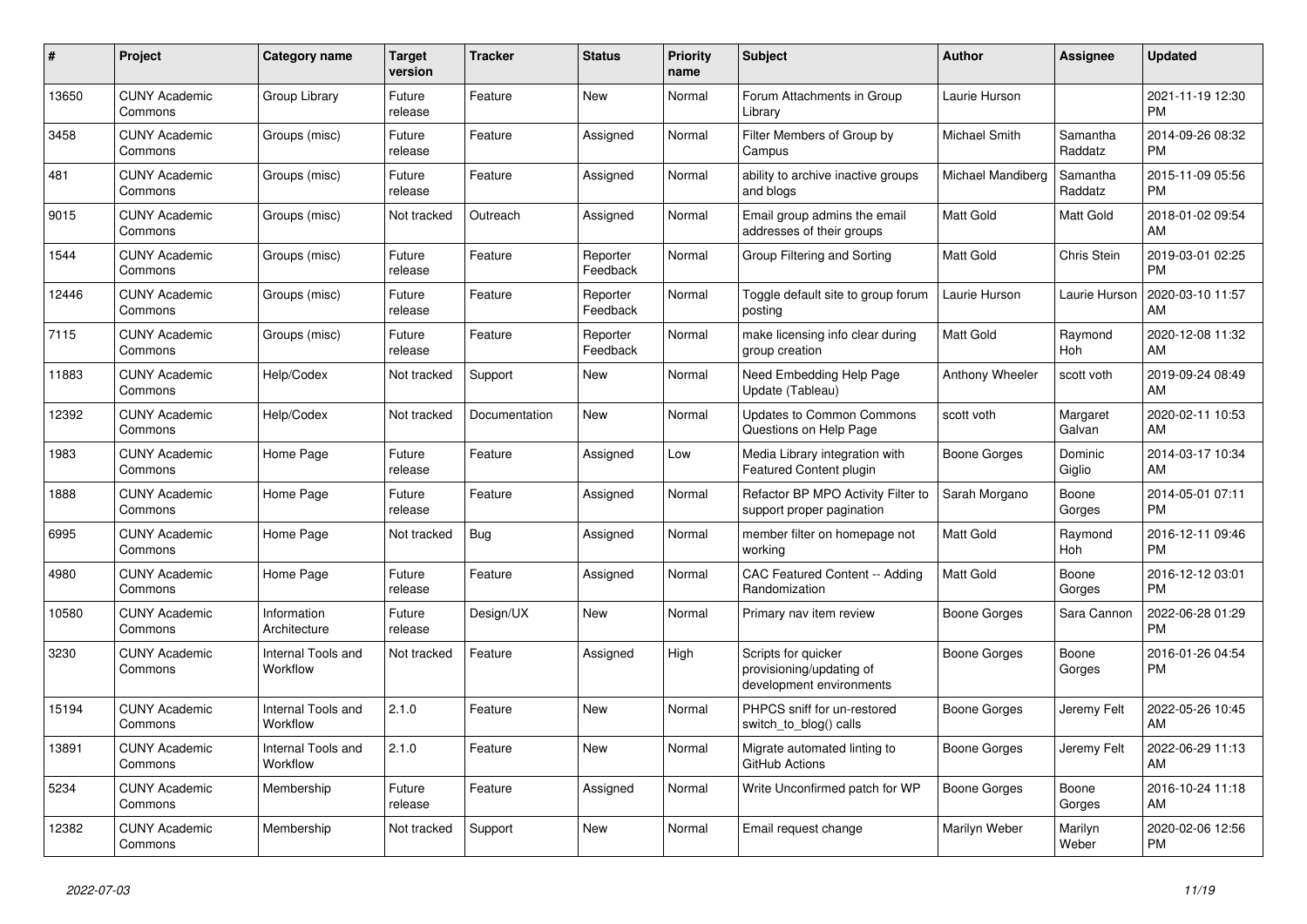| #     | Project                         | <b>Category name</b>    | <b>Target</b><br>version | <b>Tracker</b> | <b>Status</b>        | <b>Priority</b><br>name | <b>Subject</b>                                                                             | <b>Author</b>           | <b>Assignee</b> | <b>Updated</b>                |
|-------|---------------------------------|-------------------------|--------------------------|----------------|----------------------|-------------------------|--------------------------------------------------------------------------------------------|-------------------------|-----------------|-------------------------------|
| 3330  | <b>CUNY Academic</b><br>Commons | My Commons              | Future<br>release        | Feature        | Assigned             | Normal                  | "Commons Information" tool                                                                 | Boone Gorges            | Chris Stein     | 2014-09-22 08:46<br><b>PM</b> |
| 3577  | <b>CUNY Academic</b><br>Commons | My Commons              | Future<br>release        | Design/UX      | Assigned             | Normal                  | Replies to items in My Commons                                                             | <b>Matt Gold</b>        | Raymond<br>Hoh  | 2015-04-09 05:19<br><b>PM</b> |
| 3536  | <b>CUNY Academic</b><br>Commons | My Commons              | Future<br>release        | Feature        | Assigned             | Normal                  | Infinite Scroll on My Commons<br>page                                                      | <b>Matt Gold</b>        | Raymond<br>Hoh  | 2015-04-13 04:42<br><b>PM</b> |
| 4535  | <b>CUNY Academic</b><br>Commons | My Commons              | Future<br>release        | Bug            | New                  | Low                     | My Commons filter issue                                                                    | scott voth              | Raymond<br>Hoh  | 2015-09-01 11:17<br>AM        |
| 3565  | <b>CUNY Academic</b><br>Commons | My Commons              | Not tracked              | Documentation  | <b>New</b>           | Normal                  | Load Newest inconsistencies                                                                | Chris Stein             | scott voth      | 2015-11-09 01:16<br><b>PM</b> |
| 3517  | <b>CUNY Academic</b><br>Commons | My Commons              | Future<br>release        | Feature        | Assigned             | Normal                  | Mute/Unmute My Commons<br>updates                                                          | <b>Matt Gold</b>        | Raymond<br>Hoh  | 2015-11-09 01:19<br><b>PM</b> |
| 8440  | <b>CUNY Academic</b><br>Commons | Onboarding              | Not tracked              | <b>Bug</b>     | New                  | Normal                  | Create Test Email Accounts for<br><b>Onboarding Project</b>                                | Stephen Real            | Stephen Real    | 2017-08-01 09:49<br><b>PM</b> |
| 9895  | <b>CUNY Academic</b><br>Commons | Onboarding              | Future<br>release        | Feature        | Assigned             | Normal                  | Add "Accept Invitation"<br>link/button/function to Group<br>and/or Site invitation emails? | Luke Waltzer            | Boone<br>Gorges | 2018-06-07 12:42<br><b>PM</b> |
| 9028  | <b>CUNY Academic</b><br>Commons | Onboarding              | Future<br>release        | Feature        | Assigned             | Normal                  | suggest groups to new members<br>during the registration process                           | Matt Gold               | Chris Stein     | 2018-10-24 12:34<br><b>PM</b> |
| 5955  | <b>CUNY Academic</b><br>Commons | Outreach                | Future<br>release        | Feature        | Assigned             | Normal                  | Create auto-newsletter for<br>commons members                                              | Matt Gold               | Luke Waltzer    | 2016-08-30 10:34<br>AM        |
| 10794 | <b>CUNY Academic</b><br>Commons | Performance             | Not tracked              | <b>Bug</b>     | New                  | Normal                  | Memcached connection<br>occasionally breaks                                                | <b>Boone Gorges</b>     | Boone<br>Gorges | 2018-12-06 03:30<br><b>PM</b> |
| 14908 | <b>CUNY Academic</b><br>Commons | Performance             |                          | Bug            | <b>New</b>           | Normal                  | Stale object cache on cdev                                                                 | Raymond Hoh             | Boone<br>Gorges | 2021-12-07 09:45<br>AM        |
| 15242 | <b>CUNY Academic</b><br>Commons | Performance             | Not tracked              | Bug            | Reporter<br>Feedback | Normal                  | Slugist site                                                                               | Raffi<br>Khatchadourian | Boone<br>Gorges | 2022-02-07 11:14<br>AM        |
| 14787 | <b>CUNY Academic</b><br>Commons | <b>Plugin Packages</b>  | Future<br>release        | Feature        | New                  | Normal                  | Creating a "Design" plugin<br>package                                                      | Laurie Hurson           | scott voth      | 2022-04-27 04:56<br><b>PM</b> |
| 3048  | <b>CUNY Academic</b><br>Commons | Public Portfolio        | Future<br>release        | Feature        | New                  | Low                     | Images for rich text profile fields                                                        | Boone Gorges            | Boone<br>Gorges | 2014-02-19 12:56<br><b>PM</b> |
| 3220  | <b>CUNY Academic</b><br>Commons | <b>Public Portfolio</b> | Future<br>release        | Feature        | Assigned             | Normal                  | Add indent/outdent option to<br>Formatting Buttons on Profile<br>Page                      | <b>Matt Gold</b>        | Boone<br>Gorges | 2014-05-21 10:39<br><b>PM</b> |
| 2753  | <b>CUNY Academic</b><br>Commons | <b>Public Portfolio</b> | Future<br>release        | Feature        | <b>New</b>           | Normal                  | Create actual actual tagification in<br>academic interests and other<br>fields             | Micki Kaufman           | Boone<br>Gorges | 2015-01-05 08:52<br><b>PM</b> |
| 2832  | <b>CUNY Academic</b><br>Commons | Public Portfolio        | Future<br>release        | Feature        | Assigned             | Normal                  | Improve interface for (not)<br>auto-linking profile fields                                 | Boone Gorges            | Chris Stein     | 2015-01-05 08:52<br><b>PM</b> |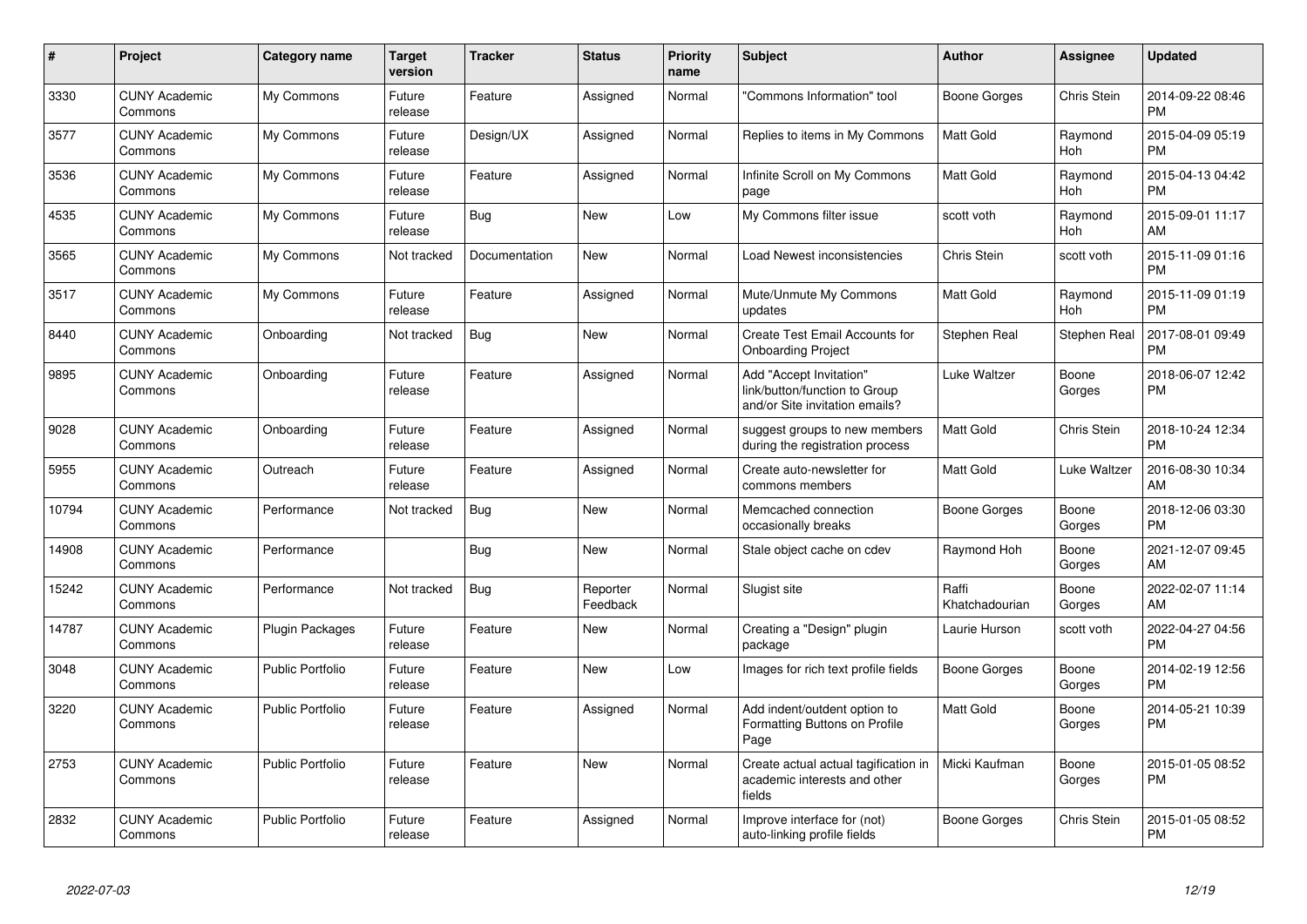| $\pmb{\#}$ | Project                         | <b>Category name</b>    | <b>Target</b><br>version | <b>Tracker</b> | <b>Status</b>        | Priority<br>name | <b>Subject</b>                                                                | <b>Author</b>    | <b>Assignee</b>     | <b>Updated</b>                |
|------------|---------------------------------|-------------------------|--------------------------|----------------|----------------------|------------------|-------------------------------------------------------------------------------|------------------|---------------------|-------------------------------|
| 3042       | <b>CUNY Academic</b><br>Commons | <b>Public Portfolio</b> | Future<br>release        | Feature        | Assigned             | Normal           | Browsing member interests                                                     | <b>Matt Gold</b> | Boone<br>Gorges     | 2015-03-21 09:04<br><b>PM</b> |
| 3770       | <b>CUNY Academic</b><br>Commons | <b>Public Portfolio</b> | Future<br>release        | Feature        | Assigned             | Normal           | Improve Layout/Formatting of<br>Positions Area on Public Portfolios           | <b>Matt Gold</b> | <b>Chris Stein</b>  | 2015-04-01 09:17<br><b>PM</b> |
| 4253       | <b>CUNY Academic</b><br>Commons | <b>Public Portfolio</b> | Future<br>release        | Design/UX      | New                  | Normal           | Encourage users to add portfolio<br>content                                   | Samantha Raddatz | Samantha<br>Raddatz | 2015-07-07 11:32<br>AM        |
| 4404       | <b>CUNY Academic</b><br>Commons | <b>Public Portfolio</b> | Future<br>release        | Design/UX      | Assigned             | Normal           | Change color of permissions info<br>on portfolio editing interface            | Matt Gold        | Samantha<br>Raddatz | 2015-08-11 05:28<br><b>PM</b> |
| 4622       | <b>CUNY Academic</b><br>Commons | <b>Public Portfolio</b> | Future<br>release        | Design/UX      | <b>New</b>           | Normal           | <b>Profile Visibility Settings</b>                                            | Samantha Raddatz | Samantha<br>Raddatz | 2015-09-21 12:18<br><b>PM</b> |
| 2013       | <b>CUNY Academic</b><br>Commons | <b>Public Portfolio</b> | Future<br>release        | Feature        | Assigned             | Low              | Have Profile Privacy Options show   Matt Gold<br>up only for filled-in fields |                  | Boone<br>Gorges     | 2015-11-09 06:09<br><b>PM</b> |
| 5827       | <b>CUNY Academic</b><br>Commons | <b>Public Portfolio</b> | Future<br>release        | Bug            | Assigned             | Normal           | Academic Interests square bracket<br>links not working                        | scott voth       | <b>Chris Stein</b>  | 2016-08-11 11:59<br><b>PM</b> |
| 2881       | <b>CUNY Academic</b><br>Commons | <b>Public Portfolio</b> | Future<br>release        | Feature        | Assigned             | Normal           | Redesign the UX for Profiles                                                  | Chris Stein      | Chris Stein         | 2016-10-13 12:45<br><b>PM</b> |
| 3768       | <b>CUNY Academic</b><br>Commons | <b>Public Portfolio</b> | Future<br>release        | Feature        | Assigned             | Normal           | Institutions/Past positions on<br>public portfolios                           | <b>Matt Gold</b> | Boone<br>Gorges     | 2018-04-23 10:44<br>AM        |
| 11496      | <b>CUNY Academic</b><br>Commons | <b>Public Portfolio</b> | 1.15.2                   | Support        | <b>New</b>           | Normal           | Replace Twitter Icon on Member<br>Portfolio page                              | scott voth       | Boone<br>Gorges     | 2019-06-06 01:03<br><b>PM</b> |
| 10354      | <b>CUNY Academic</b><br>Commons | <b>Public Portfolio</b> | Future<br>release        | Feature        | New                  | Normal           | Opt out of Having a Profile Page                                              | scott voth       | Chris Stein         | 2020-05-12 10:43<br>AM        |
| 14184      | <b>CUNY Academic</b><br>Commons | <b>Public Portfolio</b> | Future<br>release        | Feature        | New                  | Normal           | Centralized mechanism for storing<br>Campus affiliations                      | Boone Gorges     | Boone<br>Gorges     | 2022-01-04 11:35<br>AM        |
| 3506       | <b>CUNY Academic</b><br>Commons | Publicity               | 1.7                      | Publicity      | New                  | Normal           | Prepare 1.7 email messaging                                                   | Micki Kaufman    | Micki<br>Kaufman    | 2014-10-01 12:36<br><b>PM</b> |
| 3509       | <b>CUNY Academic</b><br>Commons | Publicity               | 1.7                      | Publicity      | New                  | Normal           | Create 1.7 digital signage imagery                                            | Micki Kaufman    | Marilyn<br>Weber    | 2014-10-01 12:40<br><b>PM</b> |
| 3511       | <b>CUNY Academic</b><br>Commons | Publicity               | 1.7                      | Publicity      | Assigned             | Normal           | Social media for 1.7                                                          | Micki Kaufman    | Sarah<br>Morgano    | 2014-10-14 03:32<br><b>PM</b> |
| 3510       | <b>CUNY Academic</b><br>Commons | Publicity               | 1.7                      | Publicity      | Assigned             | Normal           | Post on the News Blog re: 'My<br>Commons'                                     | Micki Kaufman    | Sarah<br>Morgano    | 2014-10-15 11:18<br>AM        |
| 6014       | <b>CUNY Academic</b><br>Commons | Publicity               | Future<br>release        | Publicity      | Reporter<br>Feedback | Normal           | Google search listing                                                         | <b>Matt Gold</b> | Boone<br>Gorges     | 2016-09-21 03:48<br><b>PM</b> |
| 6115       | <b>CUNY Academic</b><br>Commons | Publicity               | Not tracked              | Feature        | Assigned             | Normal           | create digital signage for GC                                                 | Matt Gold        | scott voth          | 2016-10-11 10:09<br><b>PM</b> |
| 9643       | <b>CUNY Academic</b><br>Commons | Publicity               | Not tracked              | Feature        | <b>New</b>           | Normal           | Create a page on the Commons<br>for logos etc.                                | Stephen Real     | Stephen Real        | 2018-04-24 10:53<br>AM        |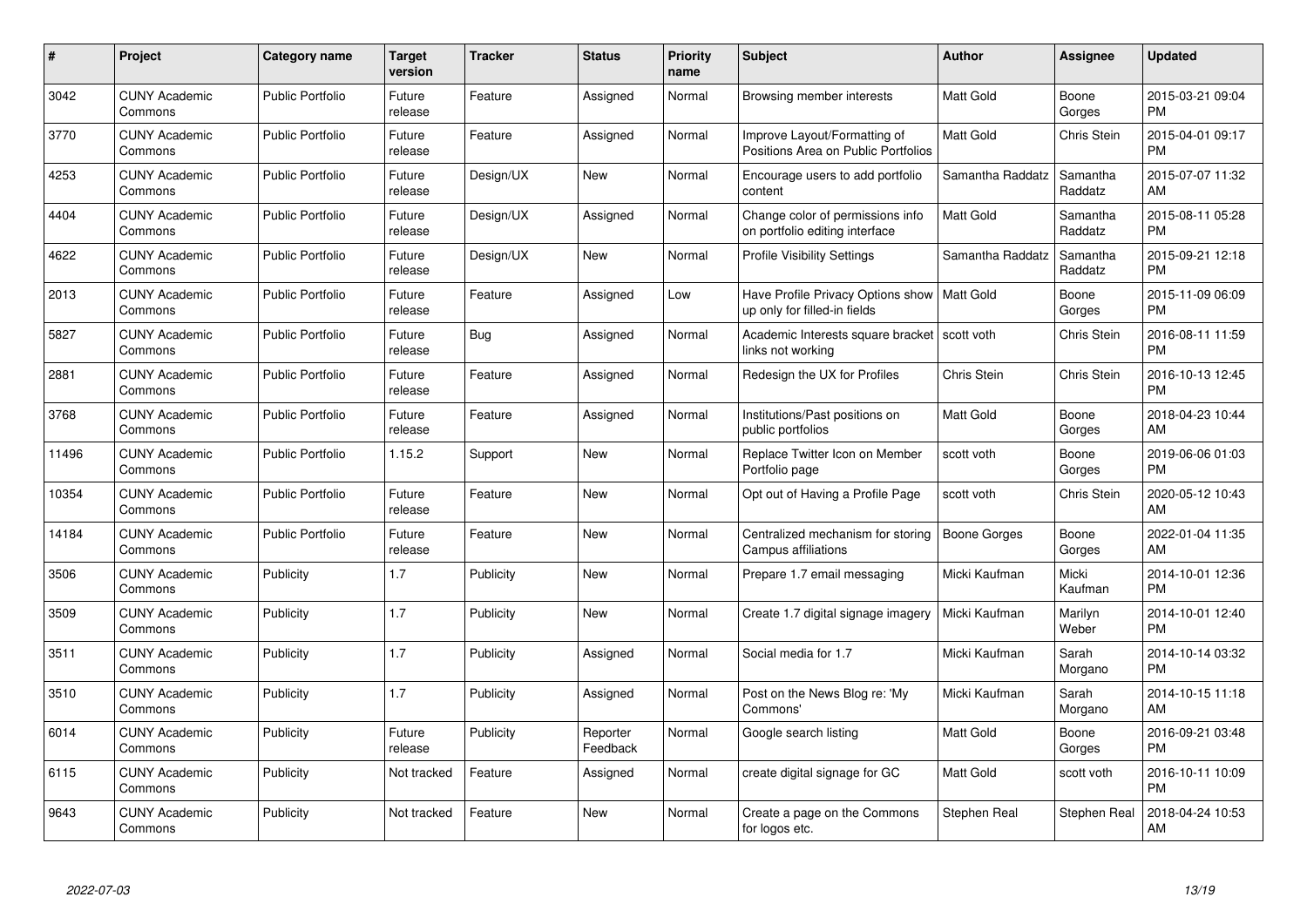| $\#$  | Project                         | <b>Category name</b>     | <b>Target</b><br>version | <b>Tracker</b> | <b>Status</b>        | Priority<br>name | <b>Subject</b>                                                           | <b>Author</b>       | <b>Assignee</b>     | <b>Updated</b>                |
|-------|---------------------------------|--------------------------|--------------------------|----------------|----------------------|------------------|--------------------------------------------------------------------------|---------------------|---------------------|-------------------------------|
| 12247 | <b>CUNY Academic</b><br>Commons | Publicity                | Not tracked              | Support        | <b>New</b>           | Normal           | <b>Screenshot of First Commons</b><br>Homepage                           | scott voth          | scott voth          | 2020-01-14 12:08<br><b>PM</b> |
| 11945 | <b>CUNY Academic</b><br>Commons | Reckoning                | Future<br>release        | Feature        | Reporter<br>Feedback | Normal           | Add Comments bubble to<br>Reckoning views                                | Boone Gorges        | Boone<br>Gorges     | 2019-11-12 05:14<br><b>PM</b> |
| 940   | <b>CUNY Academic</b><br>Commons | Redmine                  | Future<br>release        | Feature        | Assigned             | Low              | Communication with users after<br>releases                               | <b>Matt Gold</b>    | Dominic<br>Giglio   | 2012-09-09 04:36<br><b>PM</b> |
| 3615  | <b>CUNY Academic</b><br>Commons | Redmine                  | Not tracked              | Feature        | <b>New</b>           | Low              | Create Redmine issues via email                                          | Dominic Giglio      | Boone<br>Gorges     | 2017-11-16 11:36<br>AM        |
| 370   | <b>CUNY Academic</b><br>Commons | Registration             | Future<br>release        | Feature        | Assigned             | High             | <b>Guest Accounts</b>                                                    | Matt Gold           | Matt Gold           | 2015-04-09 09:33<br><b>PM</b> |
| 308   | <b>CUNY Academic</b><br>Commons | Registration             | Future<br>release        | Feature        | <b>New</b>           | Normal           | Group recommendations for<br>signup process                              | <b>Boone Gorges</b> | Samantha<br>Raddatz | 2015-11-09 05:07<br><b>PM</b> |
| 5225  | <b>CUNY Academic</b><br>Commons | Registration             | Future<br>release        | Feature        | Assigned             | Normal           | On-boarding Issues                                                       | Luke Waltzer        | Samantha<br>Raddatz | 2016-02-12 02:58<br><b>PM</b> |
| 10273 | <b>CUNY Academic</b><br>Commons | Registration             | Not tracked              | Support        | Reporter<br>Feedback | Normal           | users combining CF and campus<br>address                                 | Marilyn Weber       |                     | 2019-09-18 10:58<br>AM        |
| 11860 | <b>CUNY Academic</b><br>Commons | Registration             | Future<br>release        | Feature        | <b>New</b>           | Normal           | <b>Ensure Students Are Aware They</b><br>Can Use Aliases At Registration | scott voth          |                     | 2019-09-24 08:46<br>AM        |
| 3369  | <b>CUNY Academic</b><br>Commons | Reply By Email           | Not tracked              | Outreach       | Hold                 | Normal           | Release reply by email to WP<br>plugin directory                         | <b>Matt Gold</b>    | Raymond<br>Hoh      | 2016-03-01 12:46<br><b>PM</b> |
| 6671  | <b>CUNY Academic</b><br>Commons | Reply By Email           | Not tracked              | Bug            | Assigned             | Normal           | "Post too often" RBE error<br>message                                    | Matt Gold           | Raymond<br>Hoh      | 2016-11-11 09:55<br>AM        |
| 8976  | <b>CUNY Academic</b><br>Commons | Reply By Email           | Not tracked              | Feature        | Assigned             | Normal           | Package RBE new topics posting?                                          | <b>Matt Gold</b>    | Raymond<br>Hoh      | 2017-12-04 02:34<br><b>PM</b> |
| 8991  | <b>CUNY Academic</b><br>Commons | Reply By Email           | Not tracked              | Bug            | Hold                 | Normal           | RBE duplicate email message<br>issue                                     | Matt Gold           | Raymond<br>Hoh      | 2018-02-18 08:53<br><b>PM</b> |
| 13430 | <b>CUNY Academic</b><br>Commons | Reply By Email           | Not tracked              | Bug            | <b>New</b>           | Normal           | Delay in RBE                                                             | Luke Waltzer        | Raymond<br>Hoh      | 2020-10-13 11:16<br>AM        |
| 16177 | <b>CUNY Academic</b><br>Commons | Reply By Email           |                          | Bug            | New                  | Normal           | Switch to Inbound mode for RBE                                           | Raymond Hoh         | Raymond<br>Hoh      | 2022-05-30 04:32<br><b>PM</b> |
| 3002  | <b>CUNY Academic</b><br>Commons | Search                   | Future<br>release        | Feature        | Assigned             | Normal           | Overhaul CAC search by using<br>external search appliance                | Boone Gorges        | Boone<br>Gorges     | 2020-07-15 03:05<br><b>PM</b> |
| 3662  | <b>CUNY Academic</b><br>Commons | <b>SEO</b>               | Future<br>release        | Feature        | Assigned             | Normal           | Duplicate Content/SEO/Google<br>issues                                   | Matt Gold           | Raymond<br>Hoh      | 2015-04-13 04:37<br><b>PM</b> |
| 9729  | <b>CUNY Academic</b><br>Commons | <b>SEO</b>               | Not tracked              | Support        | New                  | Normal           | 503 Errors showing on<br>newlaborforum.cuny.edu                          | Diane Krauthamer    | Raymond<br>Hoh      | 2018-05-22 04:48<br><b>PM</b> |
| 13048 | <b>CUNY Academic</b><br>Commons | Shortcodes and<br>embeds | Future<br>release        | Feature        | <b>New</b>           | Normal           | Jupyter Notebooks support                                                | Boone Gorges        |                     | 2020-07-14 11:46<br>AM        |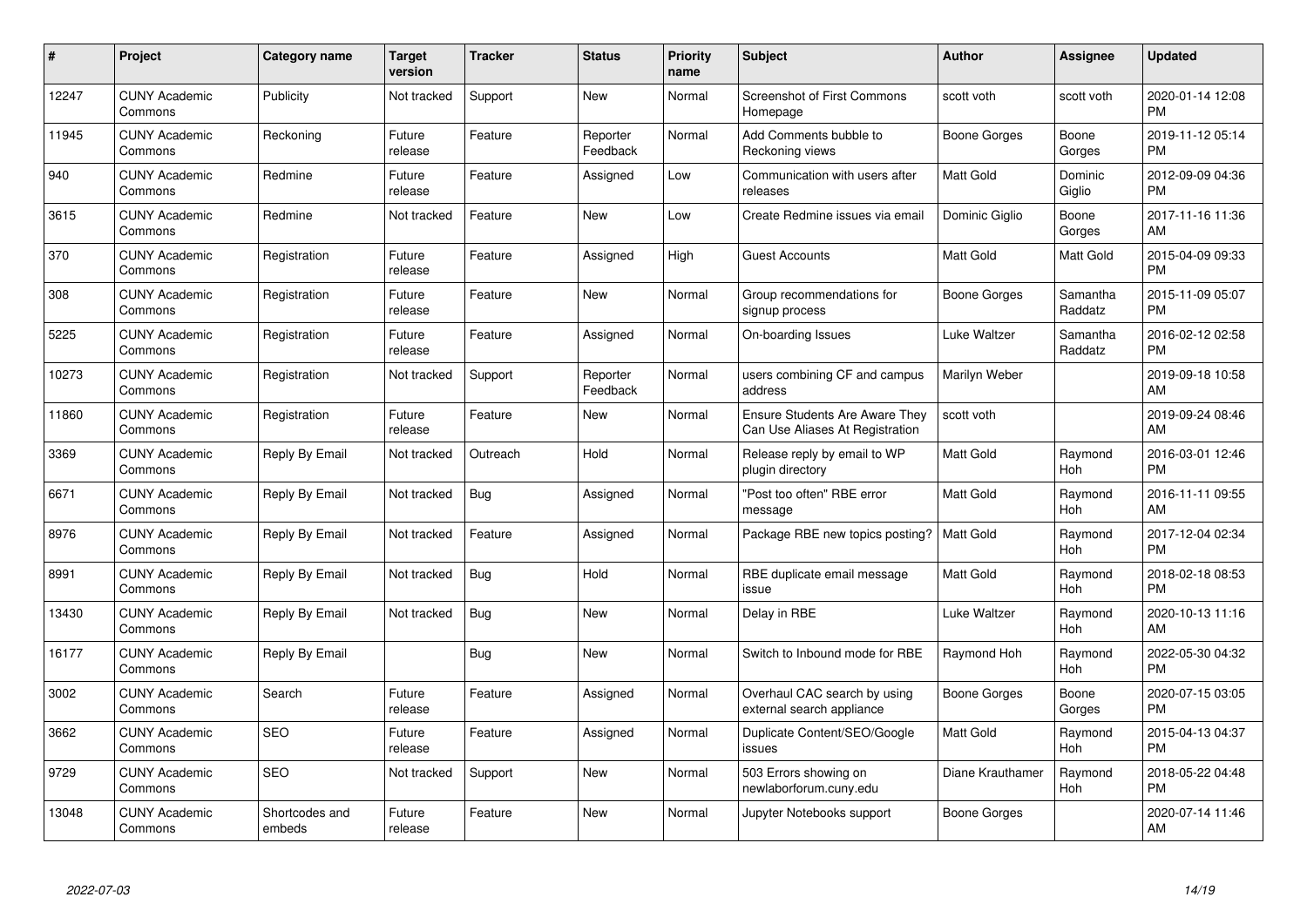| #     | Project                         | <b>Category name</b>    | <b>Target</b><br>version | <b>Tracker</b> | <b>Status</b>        | <b>Priority</b><br>name | Subject                                                                                                                                               | Author                  | Assignee            | <b>Updated</b>                |
|-------|---------------------------------|-------------------------|--------------------------|----------------|----------------------|-------------------------|-------------------------------------------------------------------------------------------------------------------------------------------------------|-------------------------|---------------------|-------------------------------|
| 13331 | <b>CUNY Academic</b><br>Commons | Site cloning            | Future<br>release        | Bug            | <b>New</b>           | Normal                  | Combine Site Template and Clone   Boone Gorges<br>operations                                                                                          |                         | Jeremy Felt         | 2021-11-19 12:39<br><b>PM</b> |
| 5183  | <b>CUNY Academic</b><br>Commons | Social Paper            | Future<br>release        | Design/UX      | New                  | Normal                  | Creating a new paper when<br>viewing an existing paper                                                                                                | Raffi<br>Khatchadourian | Samantha<br>Raddatz | 2016-02-02 12:09<br><b>PM</b> |
| 5052  | <b>CUNY Academic</b><br>Commons | Social Paper            | Future<br>release        | Feature        | <b>New</b>           | Low                     | Sentence by sentence or line by<br>line comments (SP suggestion #3)                                                                                   | Marilyn Weber           | Boone<br>Gorges     | 2016-02-11 10:24<br><b>PM</b> |
| 5058  | <b>CUNY Academic</b><br>Commons | Social Paper            | Future<br>release        | Feature        | <b>New</b>           | Low                     | Can there be a clearer signal that<br>even when comments have<br>already been made you add<br>comments by clicking on the side?<br>(SP suggestion #5) | Marilyn Weber           | Samantha<br>Raddatz | 2016-02-11 10:24<br><b>PM</b> |
| 5205  | <b>CUNY Academic</b><br>Commons | Social Paper            | Future<br>release        | Feature        | New                  | Normal                  | Social Paper folders                                                                                                                                  | Marilyn Weber           |                     | 2016-02-11 10:24<br><b>PM</b> |
| 5282  | <b>CUNY Academic</b><br>Commons | Social Paper            | Future<br>release        | Bug            | New                  | Normal                  | Replying via email directs to paper<br>but not individual comment.                                                                                    | Marilyn Weber           | Raymond<br>Hoh      | 2016-03-02 01:48<br><b>PM</b> |
| 5397  | <b>CUNY Academic</b><br>Commons | Social Paper            | Future<br>release        | Feature        | <b>New</b>           | Normal                  | frustrating to have to<br>enable/disable in SP                                                                                                        | Marilyn Weber           | Samantha<br>Raddatz | 2016-04-20 03:39<br><b>PM</b> |
| 5053  | <b>CUNY Academic</b><br>Commons | Social Paper            | Future<br>release        | Feature        | <b>New</b>           | Low                     | Scrollable menu to add readers<br>(SP suggestion #4)                                                                                                  | Marilyn Weber           | Samantha<br>Raddatz | 2016-04-21 05:21<br><b>PM</b> |
| 5488  | <b>CUNY Academic</b><br>Commons | Social Paper            | Future<br>release        | Bug            | New                  | Normal                  | Add a "last edited by" field to<br>Social Paper group directories                                                                                     | <b>Boone Gorges</b>     |                     | 2016-04-21 10:05<br><b>PM</b> |
| 5489  | <b>CUNY Academic</b><br>Commons | Social Paper            | Future<br>release        | Feature        | New                  | Normal                  | Asc/desc sorting for Social Paper<br>directories                                                                                                      | <b>Boone Gorges</b>     |                     | 2016-04-21 10:06<br><b>PM</b> |
| 5182  | <b>CUNY Academic</b><br>Commons | Social Paper            | Future<br>release        | Design/UX      | <b>New</b>           | Normal                  | "Publishing" a private paper on<br>social paper?                                                                                                      | Raffi<br>Khatchadourian | Boone<br>Gorges     | 2016-10-13 04:12<br><b>PM</b> |
| 5199  | <b>CUNY Academic</b><br>Commons | Social Paper            | Future<br>release        | Feature        | <b>New</b>           | Normal                  | add tables to the SP editor                                                                                                                           | Marilyn Weber           |                     | 2016-10-24 11:27<br>AM        |
| 8898  | <b>CUNY Academic</b><br>Commons | Social Paper            | Not tracked              | Feature        | Assigned             | Normal                  | Usage data on docs and social<br>paper                                                                                                                | <b>Matt Gold</b>        | Matt Gold           | 2017-11-16 11:32<br>AM        |
| 7663  | <b>CUNY Academic</b><br>Commons | Social Paper            | Future<br>release        | Bug            | <b>New</b>           | Normal                  | Social Paper notifications not<br>formatted correctly on secondary<br>sites                                                                           | Boone Gorges            | Boone<br>Gorges     | 2018-04-16 03:52<br>PM        |
| 7981  | <b>CUNY Academic</b><br>Commons | Social Paper            | Future<br>release        | Bug            | <b>New</b>           | Normal                  | Social Paper comments should<br>not go to spam                                                                                                        | Luke Waltzer            | Boone<br>Gorges     | 2018-04-16 03:52<br><b>PM</b> |
| 5050  | <b>CUNY Academic</b><br>Commons | Social Paper            | Future<br>release        | Feature        | New                  | Low                     | Making comments visible in SP<br>editing mode (SP suggestion #1)                                                                                      | Marilyn Weber           | Samantha<br>Raddatz | 2019-09-17 11:10<br><b>PM</b> |
| 13975 | <b>CUNY Academic</b><br>Commons | Social Paper            | Not tracked              | Support        | Reporter<br>Feedback | Normal                  | can't approve comments on Social   Marilyn Weber<br>Paper paper                                                                                       |                         |                     | 2021-02-12 09:33<br>AM        |
| 6426  | <b>CUNY Academic</b><br>Commons | Spam/Spam<br>Prevention | Future<br>release        | Feature        | Assigned             | Normal                  | Force captcha on all comments?                                                                                                                        | Matt Gold               | <b>Tahir Butt</b>   | 2016-10-24 02:06<br><b>PM</b> |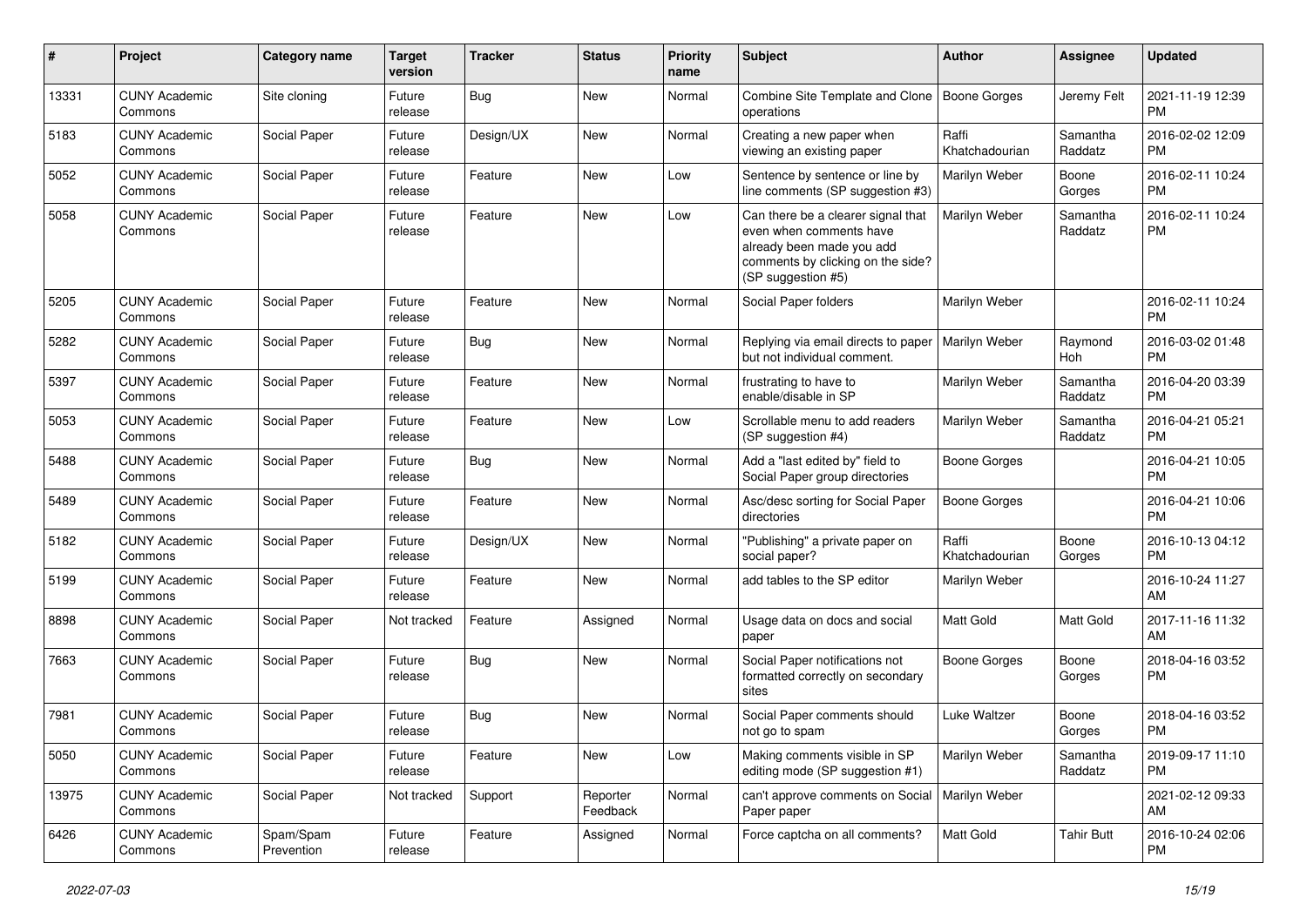| #     | <b>Project</b>                  | Category name          | <b>Target</b><br>version | <b>Tracker</b> | <b>Status</b>        | Priority<br>name | <b>Subject</b>                                                                                  | <b>Author</b>           | Assignee            | <b>Updated</b>                |
|-------|---------------------------------|------------------------|--------------------------|----------------|----------------------|------------------|-------------------------------------------------------------------------------------------------|-------------------------|---------------------|-------------------------------|
| 8666  | <b>CUNY Academic</b><br>Commons | Teaching               | Not tracked              | Documentation  | Assigned             | Normal           | Create Teaching on the Commons<br>Resource Page                                                 | Matt Gold               | Laurie Hurson       | 2019-09-23 03:16<br><b>PM</b> |
| 3090  | <b>CUNY Academic</b><br>Commons | Twitter page           | Future<br>release        | Feature        | Assigned             | Normal           | Prevent Retweets from showing<br>up on Commons twitter page                                     | Matt Gold               | <b>Tahir Butt</b>   | 2016-10-24 11:31<br>AM        |
| 4222  | <b>CUNY Academic</b><br>Commons | User Experience        | Future<br>release        | Design/UX      | New                  | Normal           | Add information to 'Delete<br>Account' page                                                     | Samantha Raddatz        | scott voth          | 2015-06-26 11:35<br>AM        |
| 4661  | <b>CUNY Academic</b><br>Commons | <b>User Experience</b> | Future<br>release        | Bug            | Assigned             | Normal           | <b>Simplify Events text</b>                                                                     | Matt Gold               | Samantha<br>Raddatz | 2015-10-02 09:06<br><b>PM</b> |
| 3473  | <b>CUNY Academic</b><br>Commons | <b>User Experience</b> | Future<br>release        | Feature        | Assigned             | Normal           | Commons profile: Add help info<br>about "Positions" replacing "title"                           | Keith Miyake            | Samantha<br>Raddatz | 2015-11-09 02:28<br><b>PM</b> |
| 6298  | <b>CUNY Academic</b><br>Commons | User Experience        | Not tracked              | Design/UX      | Assigned             | Normal           | Examine data from survey                                                                        | Matt Gold               | Margaret<br>Galvan  | 2016-10-14 12:16<br><b>PM</b> |
| 5316  | <b>CUNY Academic</b><br>Commons | User Experience        | Future<br>release        | Feature        | Assigned             | Normal           | Prompt user email address<br>updates                                                            | <b>Matt Gold</b>        | Stephen Real        | 2016-12-21 03:30<br><b>PM</b> |
| 8675  | <b>CUNY Academic</b><br>Commons | User Onboarding        | Future<br>release        | Bug            | Reporter<br>Feedback | Low              | Add new User search screen calls<br>for the input of email address but<br>doesn't work with one | Paul Hebert             | Boone<br>Gorges     | 2017-10-11 11:17<br>AM        |
| 9941  | <b>CUNY Academic</b><br>Commons | Wiki                   | Not tracked              | Support        | Assigned             | Normal           | Wiki functionality                                                                              | <b>Matt Gold</b>        | Boone<br>Gorges     | 2018-06-26 10:57<br>AM        |
| 11449 | <b>CUNY Academic</b><br>Commons | WordPress - Media      | Not tracked              | Support        | Reporter<br>Feedback | Normal           | Cloning Media Library for JITP<br>from Staging to Production Site                               | Patrick DeDauw          | Boone<br>Gorges     | 2019-05-13 12:00<br><b>PM</b> |
| 11386 | <b>CUNY Academic</b><br>Commons | WordPress - Media      | Not tracked              | Support        | Reporter<br>Feedback | Normal           | disappearing images                                                                             | scott voth              | Boone<br>Gorges     | 2019-05-14 10:32<br>AM        |
| 14483 | <b>CUNY Academic</b><br>Commons | WordPress - Media      | Not tracked              | Bug            | Reporter<br>Feedback | Normal           | Wordpress PDF Embed Stopped<br>Working after JITP Media Clone                                   | Patrick DeDauw          | Boone<br>Gorges     | 2021-05-20 01:51<br><b>PM</b> |
| 1508  | <b>CUNY Academic</b><br>Commons | WordPress (misc)       | Future<br>release        | Feature        | Assigned             | Normal           | Share login cookies across<br>mapped domains                                                    | Boone Gorges            | Boone<br>Gorges     | 2012-07-02 12:12<br><b>PM</b> |
| 2167  | <b>CUNY Academic</b><br>Commons | WordPress (misc)       | Future<br>release        | Bug            | Assigned             | Normal           | CAC-Livestream Plugin Issues                                                                    | Michael Smith           | Dominic<br>Giglio   | 2015-01-02 03:06<br><b>PM</b> |
| 3759  | <b>CUNY Academic</b><br>Commons | WordPress (misc)       | Future<br>release        | Feature        | Assigned             | Normal           | Review Interface for Adding Users<br>to Blogs                                                   | <b>Matt Gold</b>        | Boone<br>Gorges     | 2015-03-24 05:52<br><b>PM</b> |
| 4388  | <b>CUNY Academic</b><br>Commons | WordPress (misc)       | Future<br>release        | Bug            | Assigned             | Normal           | Repeated request for<br>authentication.                                                         | Alice.Lynn<br>McMichael | Raymond<br>Hoh      | 2015-08-11 07:35<br><b>PM</b> |
| 287   | <b>CUNY Academic</b><br>Commons | WordPress (misc)       | Future<br>release        | Feature        | Assigned             | Normal           | Create troubleshooting tool for<br>account sign-up                                              | Matt Gold               | Boone<br>Gorges     | 2015-11-09 06:17<br><b>PM</b> |
| 365   | <b>CUNY Academic</b><br>Commons | WordPress (misc)       | Future<br>release        | Feature        | Assigned             | Normal           | <b>Create Mouseover Tooltips</b><br>throughout Site                                             | Matt Gold               | Chris Stein         | 2015-11-09 06:18<br><b>PM</b> |
| 1105  | <b>CUNY Academic</b><br>Commons | WordPress (misc)       | Future<br>release        | Feature        | Assigned             | Normal           | Rephrase Blog Privacy Options                                                                   | <b>Matt Gold</b>        | Samantha<br>Raddatz | 2015-11-09 06:19<br><b>PM</b> |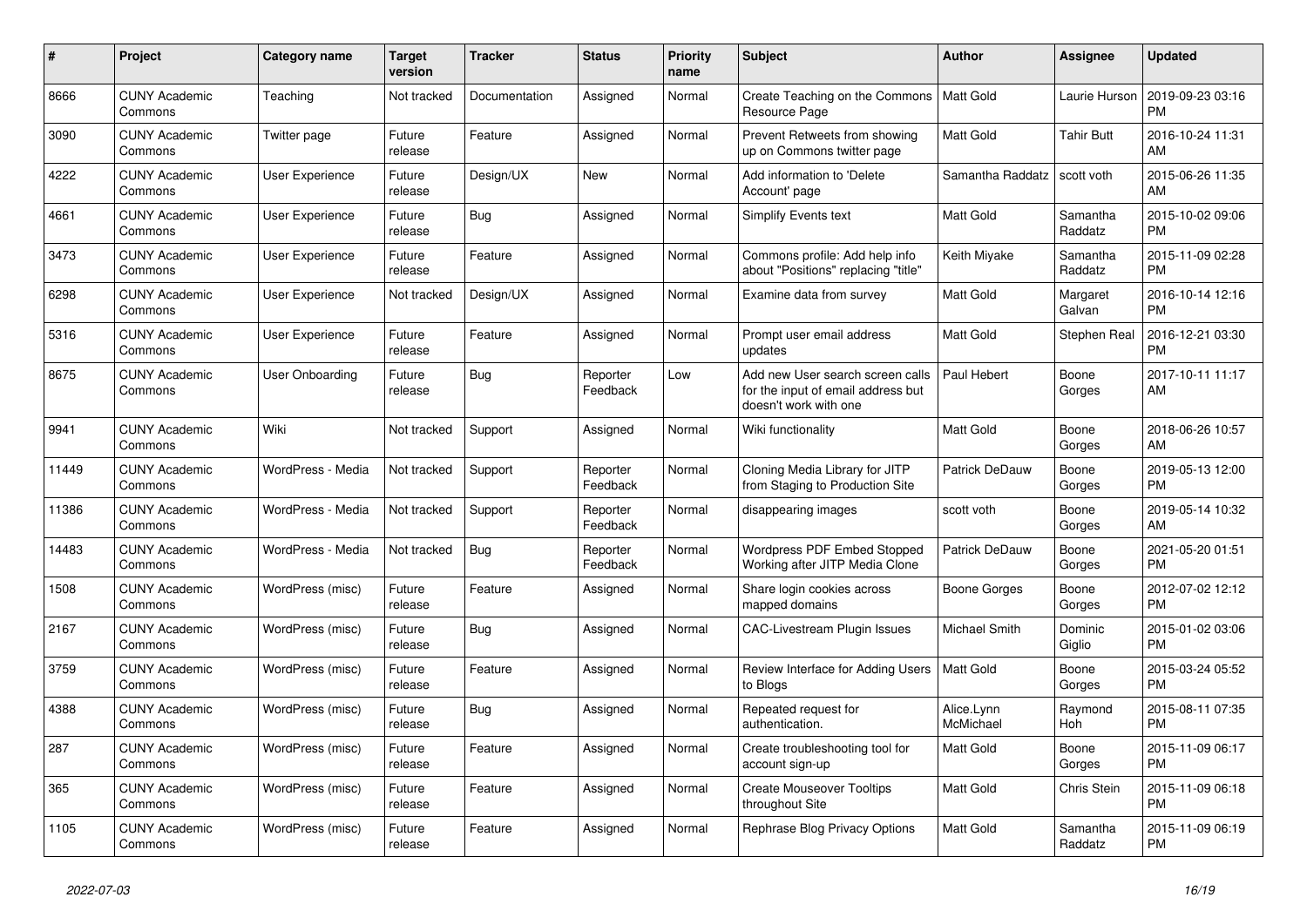| #     | Project                         | <b>Category name</b> | <b>Target</b><br>version | <b>Tracker</b> | <b>Status</b>        | <b>Priority</b><br>name | <b>Subject</b>                                                                                               | <b>Author</b>    | Assignee         | <b>Updated</b>                |
|-------|---------------------------------|----------------------|--------------------------|----------------|----------------------|-------------------------|--------------------------------------------------------------------------------------------------------------|------------------|------------------|-------------------------------|
| 2175  | <b>CUNY Academic</b><br>Commons | WordPress (misc)     | Not tracked              | Support        | Assigned             | Normal                  | Subscibe 2 vs. Jetpack<br>subscription options                                                               | local admin      | <b>Matt Gold</b> | 2016-01-26 04:58<br><b>PM</b> |
| 636   | <b>CUNY Academic</b><br>Commons | WordPress (misc)     | Not tracked              | Support        | Assigned             | Normal                  | Create Lynda.com-like Table of<br><b>Contents for Prospective Tutorial</b><br>Screencasts                    | <b>Matt Gold</b> | scott voth       | 2016-02-23 03:12<br><b>PM</b> |
| 3657  | <b>CUNY Academic</b><br>Commons | WordPress (misc)     | Not tracked              | Feature        | <b>New</b>           | Normal                  | Create alert for GC email<br>addresses                                                                       | <b>Matt Gold</b> | Matt Gold        | 2016-04-14 11:29<br><b>PM</b> |
| 6332  | <b>CUNY Academic</b><br>Commons | WordPress (misc)     | Future<br>release        | Feature        | <b>New</b>           | Normal                  | Allow uploaded files to be marked<br>as private in an ad hoc way                                             | Boone Gorges     |                  | 2016-10-17 11:41<br><b>PM</b> |
| 6755  | <b>CUNY Academic</b><br>Commons | WordPress (misc)     | Future<br>release        | Bug            | <b>New</b>           | Normal                  | Cannot Deactivate Plugin                                                                                     | Laura Kane       |                  | 2016-11-16 01:12<br><b>PM</b> |
| 9346  | <b>CUNY Academic</b><br>Commons | WordPress (misc)     | Not tracked              | Bug            | <b>New</b>           | Normal                  | Clone cetls.bmcc.cuny.edu for<br>development                                                                 | Owen Roberts     | Raymond<br>Hoh   | 2018-03-06 05:35<br><b>PM</b> |
| 10040 | <b>CUNY Academic</b><br>Commons | WordPress (misc)     | Not tracked              | Bug            | Reporter<br>Feedback | Normal                  | User doesn't see full list of themes                                                                         | <b>Matt Gold</b> | Boone<br>Gorges  | 2018-07-25 10:12<br>AM        |
| 11024 | <b>CUNY Academic</b><br>Commons | WordPress (misc)     | Future<br>release        | Bug            | New                  | Normal                  | Subsites should not show "you<br>should update your .htaccess<br>now" notice after permalink setting<br>save | Boone Gorges     |                  | 2019-01-28 01:35<br><b>PM</b> |
| 11624 | <b>CUNY Academic</b><br>Commons | WordPress (misc)     | Not tracked              | Support        | <b>New</b>           | Normal                  | Change pages into posts or swap<br>database for a Commons site?                                              | Stephen Klein    | Raymond<br>Hoh   | 2019-07-09 11:04<br>AM        |
| 14074 | <b>CUNY Academic</b><br>Commons | WordPress (misc)     | Not tracked              | Support        | Reporter<br>Feedback | Normal                  | page password protection problem                                                                             | Marilyn Weber    |                  | 2021-03-02 11:03<br>AM        |
| 14113 | <b>CUNY Academic</b><br>Commons | WordPress (misc)     | Future<br>release        | Bug            | Hold                 | Normal                  | Block Editor Not Working on this<br>page - Json error                                                        | scott voth       | Boone<br>Gorges  | 2021-03-05 11:01<br>AM        |
| 13835 | <b>CUNY Academic</b><br>Commons | WordPress (misc)     | Future<br>release        | Feature        | <b>New</b>           | Normal                  | Allow OneSearch widget to have<br>'CUNY' as campus                                                           | Boone Gorges     | Boone<br>Gorges  | 2021-11-19 12:39<br><b>PM</b> |
| 14983 | <b>CUNY Academic</b><br>Commons | WordPress (misc)     | Not tracked              | Support        | Reporter<br>Feedback | Normal                  | 'Read More" tag not working                                                                                  | Rebecca Krisel   | Raymond<br>Hoh   | 2021-11-23 01:17<br><b>PM</b> |
| 15767 | <b>CUNY Academic</b><br>Commons | WordPress (misc)     |                          | Support        | <b>New</b>           | Normal                  | Site loading slowly                                                                                          | scott voth       | Boone<br>Gorges  | 2022-04-04 08:56<br><b>PM</b> |
| 10380 | <b>CUNY Academic</b><br>Commons | WordPress (misc)     | Future<br>release        | Feature        | In Progress          | Normal                  | Remove blacklisted plugins                                                                                   | Boone Gorges     |                  | 2022-04-26 12:00<br><b>PM</b> |
| 11843 | <b>CUNY Academic</b><br>Commons | WordPress (misc)     | Future<br>release        | Design/UX      | <b>New</b>           | Normal                  | Tweaking the Gutenberg Editor<br>Interface                                                                   | Laurie Hurson    |                  | 2022-04-26 12:00<br><b>PM</b> |
| 16245 | <b>CUNY Academic</b><br>Commons | WordPress (misc)     |                          | Bug            | Reporter<br>Feedback | Normal                  | Save Button missing on<br>WordPress Profile page                                                             | scott voth       | Raymond<br>Hoh   | 2022-06-16 03:09<br>PM        |
| 16255 | <b>CUNY Academic</b><br>Commons | WordPress (misc)     |                          | Bug            | <b>New</b>           | Normal                  | Need to define 'MULTISITE'<br>constant in wp-config.php                                                      | Raymond Hoh      |                  | 2022-06-19 09:31<br>AM        |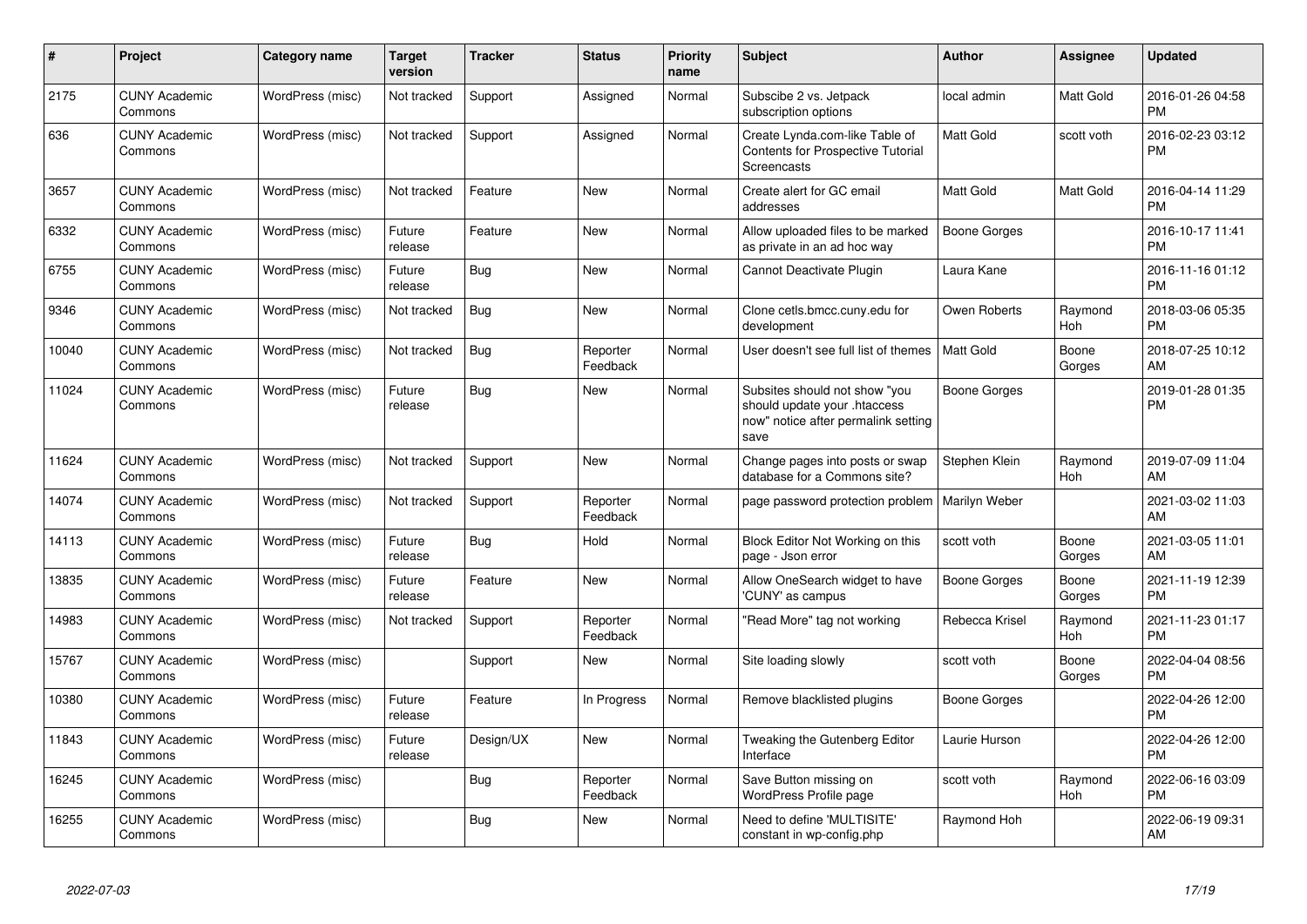| $\#$  | Project                         | <b>Category name</b>     | <b>Target</b><br>version | <b>Tracker</b> | <b>Status</b>        | Priority<br>name | <b>Subject</b>                                                | <b>Author</b>           | <b>Assignee</b>   | <b>Updated</b>                |
|-------|---------------------------------|--------------------------|--------------------------|----------------|----------------------|------------------|---------------------------------------------------------------|-------------------------|-------------------|-------------------------------|
| 2223  | <b>CUNY Academic</b><br>Commons | <b>WordPress Plugins</b> | Future<br>release        | Feature        | Assigned             | Low              | Add Participad to the CUNY<br><b>Academic Commons</b>         | <b>Matt Gold</b>        | Boone<br>Gorges   | 2014-09-17 10:03<br><b>PM</b> |
| 3691  | <b>CUNY Academic</b><br>Commons | <b>WordPress Plugins</b> | Future<br>release        | Bug            | <b>New</b>           | Normal           | <b>WPMU Domain Mapping</b><br>Debugging on cdev               | Raymond Hoh             | Matt Gold         | 2014-12-12 09:04<br>AM        |
| 658   | <b>CUNY Academic</b><br>Commons | <b>WordPress Plugins</b> | Future<br>release        | Feature        | Assigned             | Normal           | Rebulid Sitewide Tag Suggestion                               | Matt Gold               | Boone<br>Gorges   | 2015-01-05 08:47<br><b>PM</b> |
| 1562  | <b>CUNY Academic</b><br>Commons | <b>WordPress Plugins</b> | Future<br>release        | Feature        | Assigned             | Low              | Play with NYT Collaborative<br><b>Authoring Tool</b>          | <b>Matt Gold</b>        | Boone<br>Gorges   | 2015-01-05 08:47<br><b>PM</b> |
| 364   | <b>CUNY Academic</b><br>Commons | <b>WordPress Plugins</b> | Future<br>release        | Feature        | <b>New</b>           | Normal           | <b>Bulletin Board</b>                                         | Matt Gold               |                   | 2015-01-05 08:50<br><b>PM</b> |
| 3939  | <b>CUNY Academic</b><br>Commons | <b>WordPress Plugins</b> | Future<br>release        | <b>Bug</b>     | Hold                 | Normal           | Activity stream support for<br>Co-Authors Plus plugin         | Raymond Hoh             | Raymond<br>Hoh    | 2015-11-09 06:13<br><b>PM</b> |
| 497   | <b>CUNY Academic</b><br>Commons | <b>WordPress Plugins</b> | Future<br>release        | Feature        | Assigned             | Normal           | Drag and Drop Ordering on<br>Gallery Post Plugin              | <b>Matt Gold</b>        | Ron Rennick       | 2015-11-09 06:18<br><b>PM</b> |
| 5826  | <b>CUNY Academic</b><br>Commons | <b>WordPress Plugins</b> | Future<br>release        | Support        | Reporter<br>Feedback | Normal           | <b>Remove Subscription Options</b><br>plugin from directory   | Sarah Morgano           | Sarah<br>Morgano  | 2016-10-21 04:14<br><b>PM</b> |
| 6356  | <b>CUNY Academic</b><br>Commons | <b>WordPress Plugins</b> | Future<br>release        | Bug            | Reporter<br>Feedback | Low              | Should Subscribe2 be<br>deprecated?                           | Luke Waltzer            |                   | 2017-03-20 12:20<br><b>PM</b> |
| 8078  | <b>CUNY Academic</b><br>Commons | <b>WordPress Plugins</b> | Future<br>release        | System Upgrade | Assigned             | Normal           | <b>CommentPress Updates</b>                                   | Margaret Galvan         | Christian<br>Wach | 2017-05-08 03:49<br><b>PM</b> |
| 8498  | <b>CUNY Academic</b><br>Commons | <b>WordPress Plugins</b> | Future<br>release        | Feature        | <b>New</b>           | Low              | <b>Gravity Forms Email Users</b>                              | Raffi<br>Khatchadourian | Matt Gold         | 2017-10-13 12:58<br><b>PM</b> |
| 9211  | <b>CUNY Academic</b><br>Commons | <b>WordPress Plugins</b> | Future<br>release        | Support        | Reporter<br>Feedback | Normal           | Auto-Role Setting in Forum Plugin<br>Causing Some Confusion   | Luke Waltzer            | Boone<br>Gorges   | 2018-03-13 11:44<br>AM        |
| 9515  | <b>CUNY Academic</b><br>Commons | <b>WordPress Plugins</b> | Not tracked              | Bug            | Reporter<br>Feedback | Normal           | Text to Speech plugin - "More<br>Slowly" checkbox not working | scott voth              | Boone<br>Gorges   | 2018-06-13 02:26<br><b>PM</b> |
| 9947  | <b>CUNY Academic</b><br>Commons | <b>WordPress Plugins</b> | Future<br>release        | Feature        | Reporter<br>Feedback | Normal           | Install H5P quiz plugin                                       | Matt Gold               | Boone<br>Gorges   | 2018-09-11 11:01<br>AM        |
| 9289  | <b>CUNY Academic</b><br>Commons | <b>WordPress Plugins</b> | Future<br>release        | Bug            | Reporter<br>Feedback | Normal           | Email Users Plugin                                            | Laurie Hurson           | Boone<br>Gorges   | 2018-10-24 12:34<br><b>PM</b> |
| 9926  | <b>CUNY Academic</b><br>Commons | <b>WordPress Plugins</b> | Future<br>release        | Bug            | New                  | Normal           | twitter-mentions-as-comments<br>cron jobs can run long        | <b>Boone Gorges</b>     | Boone<br>Gorges   | 2018-10-24 12:34<br><b>PM</b> |
| 11120 | <b>CUNY Academic</b><br>Commons | <b>WordPress Plugins</b> | Not tracked              | Bug            | Reporter<br>Feedback | Normal           | Events Manager Events Not<br>Showing Up                       | Mark Webb               |                   | 2019-02-27 04:10<br><b>PM</b> |
| 11415 | <b>CUNY Academic</b><br>Commons | <b>WordPress Plugins</b> | Not tracked              | Bug            | Reporter<br>Feedback | Normal           | Blog Subscriptions in Jetpack                                 | Laurie Hurson           |                   | 2019-05-14 10:34<br>AM        |
| 11545 | CUNY Academic<br>Commons        | <b>WordPress Plugins</b> | Not tracked              | Support        | <b>New</b>           | Normal           | Twitter searches in WordPress                                 | Gina Cherry             | Matt Gold         | 2019-09-23 01:03<br>PM        |